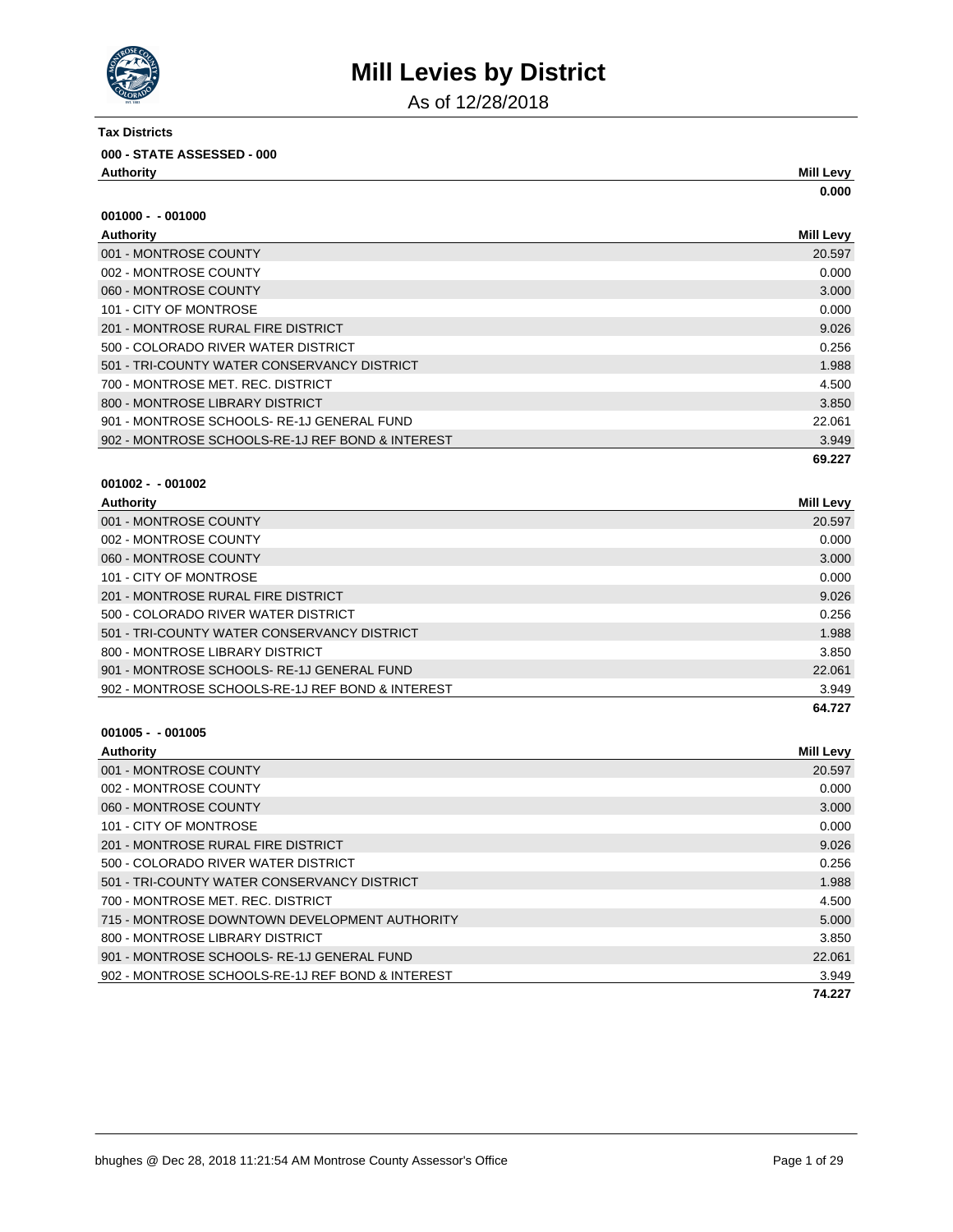

As of 12/28/2018

#### **Tax Districts**

| $001006 - 001006$                                |                  |
|--------------------------------------------------|------------------|
| Authority                                        | <b>Mill Levy</b> |
| 001 - MONTROSE COUNTY                            | 20.597           |
| 002 - MONTROSE COUNTY                            | 0.000            |
| 060 - MONTROSE COUNTY                            | 3.000            |
| 101 - CITY OF MONTROSE                           | 0.000            |
| 201 - MONTROSE RURAL FIRE DISTRICT               | 9.026            |
| 500 - COLORADO RIVER WATER DISTRICT              | 0.256            |
| 501 - TRI-COUNTY WATER CONSERVANCY DISTRICT      | 1.988            |
| 502 - BOSTWICK PARK WATER DISTRICT               | 0.985            |
| 700 - MONTROSE MET, REC. DISTRICT                | 4.500            |
| 715 - MONTROSE DOWNTOWN DEVELOPMENT AUTHORITY    | 5.000            |
| 800 - MONTROSE LIBRARY DISTRICT                  | 3.850            |
| 901 - MONTROSE SCHOOLS-RE-1J GENERAL FUND        | 22.061           |
| 902 - MONTROSE SCHOOLS-RE-1J REF BOND & INTEREST | 3.949            |
|                                                  | 75.212           |

# **001010 - - 001010**

| Authority                            | <b>Mill Levy</b> |
|--------------------------------------|------------------|
| 001 - MONTROSE COUNTY                | 20.597           |
| 002 - MONTROSE COUNTY                | 0.000            |
| 060 - MONTROSE COUNTY                | 3.000            |
| 201 - MONTROSE RURAL FIRE DISTRICT   | 9.026            |
| 500 - COI ORADO RIVER WATER DISTRICT | 0.256            |

|                                                  | 70.212 |
|--------------------------------------------------|--------|
| 902 - MONTROSE SCHOOLS-RE-1J REF BOND & INTEREST | 3.949  |
| 901 - MONTROSE SCHOOLS- RE-1J GENERAL FUND       | 22.061 |
| 800 - MONTROSE LIBRARY DISTRICT                  | 3.850  |
| 700 - MONTROSE MET. REC. DISTRICT                | 4.500  |
| 502 - BOSTWICK PARK WATER DISTRICT               | 0.985  |
| 501 - TRI-COUNTY WATER CONSERVANCY DISTRICT      | 1.988  |
| 500 - COLORADO RIVER WATER DISTRICT              | 0.256  |

| <b>Authority</b>                                 | Mill Levy |
|--------------------------------------------------|-----------|
| 001 - MONTROSE COUNTY                            | 20.597    |
| 002 - MONTROSE COUNTY                            | 0.000     |
| 060 - MONTROSE COUNTY                            | 3.000     |
| 201 - MONTROSE RURAL FIRE DISTRICT               | 9.026     |
| 500 - COLORADO RIVER WATER DISTRICT              | 0.256     |
| 502 - BOSTWICK PARK WATER DISTRICT               | 0.985     |
| 700 - MONTROSE MET. REC. DISTRICT                | 4.500     |
| 800 - MONTROSE LIBRARY DISTRICT                  | 3.850     |
| 901 - MONTROSE SCHOOLS-RE-1J GENERAL FUND        | 22.061    |
| 902 - MONTROSE SCHOOLS-RE-1J REF BOND & INTEREST | 3.949     |
|                                                  | 68.224    |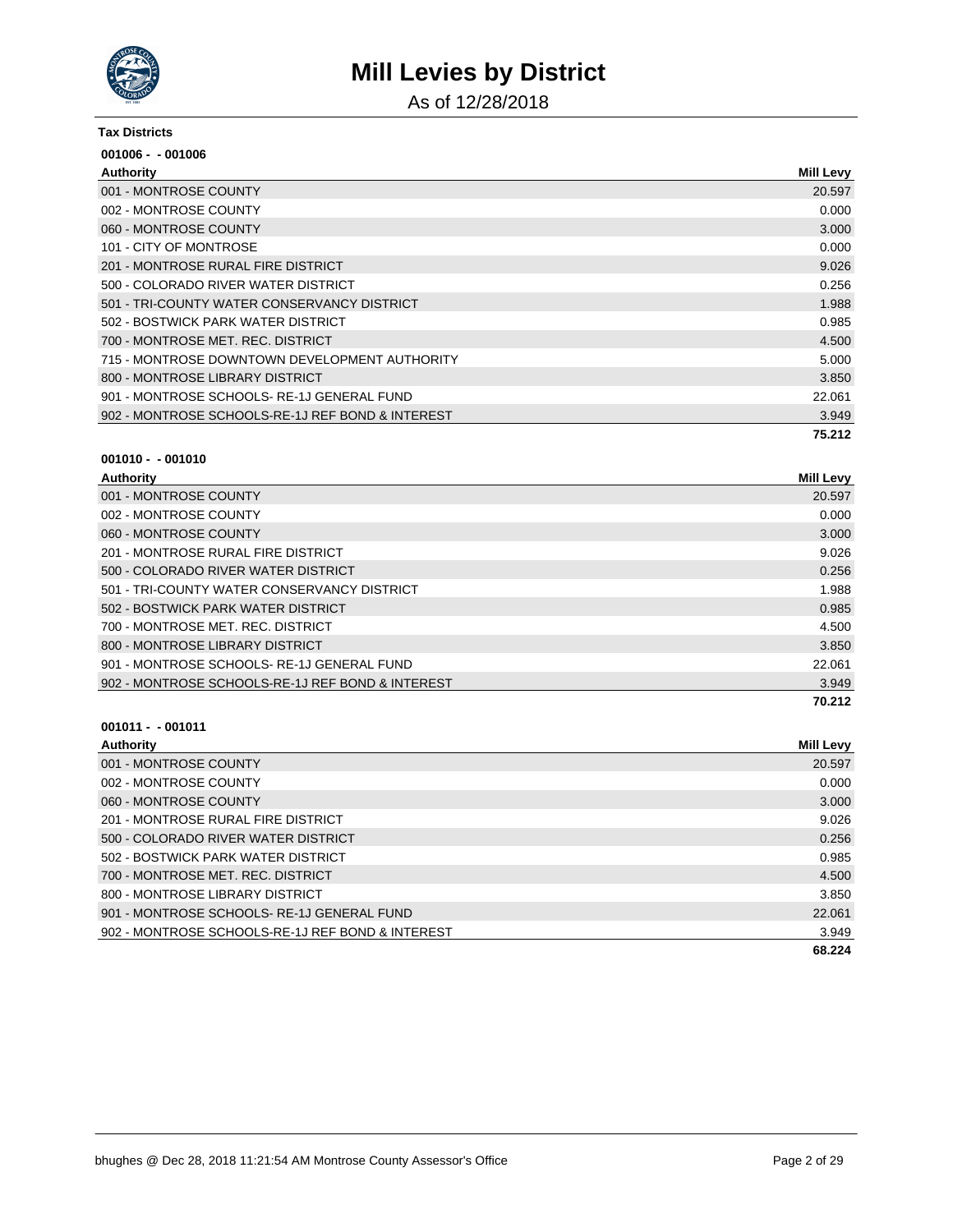

As of 12/28/2018

#### **Tax Districts**

| $001020 - 001020$                                |                  |
|--------------------------------------------------|------------------|
| Authority                                        | <b>Mill Levy</b> |
| 001 - MONTROSE COUNTY                            | 20.597           |
| 002 - MONTROSE COUNTY                            | 0.000            |
| 060 - MONTROSE COUNTY                            | 3.000            |
| 201 - MONTROSE RURAL FIRE DISTRICT               | 9.026            |
| 400 - UNCOMPAHGRE VALLEY PEST DISTRICT           | 0.000            |
| 500 - COLORADO RIVER WATER DISTRICT              | 0.256            |
| 501 - TRI-COUNTY WATER CONSERVANCY DISTRICT      | 1.988            |
| 502 - BOSTWICK PARK WATER DISTRICT               | 0.985            |
| 700 - MONTROSE MET. REC. DISTRICT                | 4.500            |
| 800 - MONTROSE LIBRARY DISTRICT                  | 3.850            |
| 901 - MONTROSE SCHOOLS-RE-1J GENERAL FUND        | 22.061           |
| 902 - MONTROSE SCHOOLS-RE-1J REF BOND & INTEREST | 3.949            |
|                                                  | 70.212           |

#### **001030 - - 001030**

| <b>Authority</b>                                 | Mill Levy |
|--------------------------------------------------|-----------|
| 001 - MONTROSE COUNTY                            | 20.597    |
| 002 - MONTROSE COUNTY                            | 0.000     |
| 060 - MONTROSE COUNTY                            | 3.000     |
| 201 - MONTROSE RURAL FIRE DISTRICT               | 9.026     |
| 500 - COLORADO RIVER WATER DISTRICT              | 0.256     |
| 501 - TRI-COUNTY WATER CONSERVANCY DISTRICT      | 1.988     |
| 502 - BOSTWICK PARK WATER DISTRICT               | 0.985     |
| 800 - MONTROSE LIBRARY DISTRICT                  | 3.850     |
| 901 - MONTROSE SCHOOLS-RE-1J GENERAL FUND        | 22.061    |
| 902 - MONTROSE SCHOOLS-RE-1J REF BOND & INTEREST | 3.949     |
|                                                  | 65.712    |

| <b>Authority</b>                                 | Mill Levy |
|--------------------------------------------------|-----------|
| 001 - MONTROSE COUNTY                            | 20.597    |
| 002 - MONTROSE COUNTY                            | 0.000     |
| 060 - MONTROSE COUNTY                            | 3.000     |
| 201 - MONTROSE RURAL FIRE DISTRICT               | 9.026     |
| 500 - COLORADO RIVER WATER DISTRICT              | 0.256     |
| 502 - BOSTWICK PARK WATER DISTRICT               | 0.985     |
| 800 - MONTROSE LIBRARY DISTRICT                  | 3.850     |
| 901 - MONTROSE SCHOOLS-RE-1J GENERAL FUND        | 22.061    |
| 902 - MONTROSE SCHOOLS-RE-1J REF BOND & INTEREST | 3.949     |
|                                                  | 63.724    |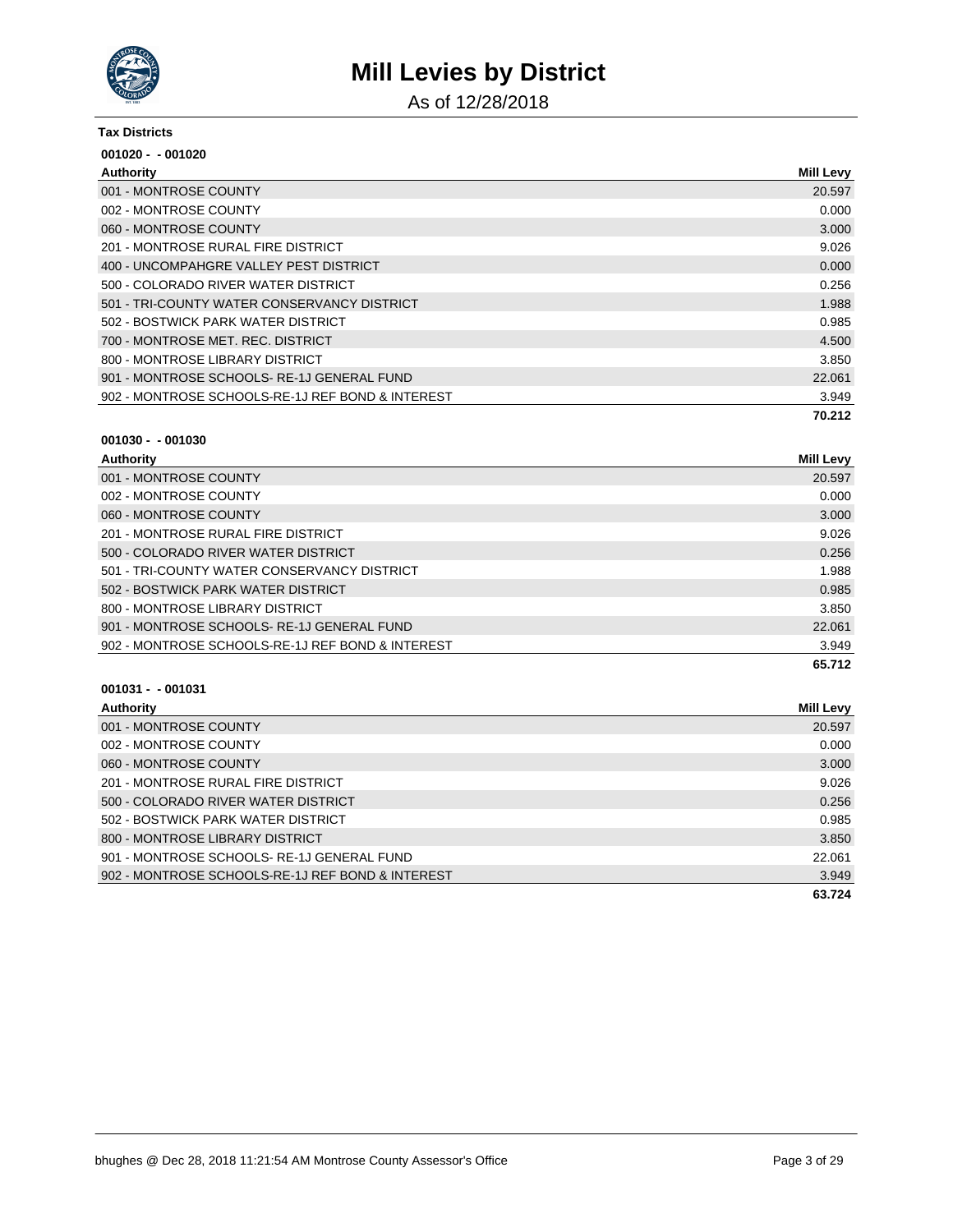

As of 12/28/2018

#### **Tax Districts**

| $001040 - 001040$                                |                  |
|--------------------------------------------------|------------------|
| Authority                                        | <b>Mill Levy</b> |
| 001 - MONTROSE COUNTY                            | 20.597           |
| 002 - MONTROSE COUNTY                            | 0.000            |
| 060 - MONTROSE COUNTY                            | 3.000            |
| 201 - MONTROSE RURAL FIRE DISTRICT               | 9.026            |
| 400 - UNCOMPAHGRE VALLEY PEST DISTRICT           | 0.000            |
| 500 - COLORADO RIVER WATER DISTRICT              | 0.256            |
| 501 - TRI-COUNTY WATER CONSERVANCY DISTRICT      | 1.988            |
| 502 - BOSTWICK PARK WATER DISTRICT               | 0.985            |
| 800 - MONTROSE LIBRARY DISTRICT                  | 3.850            |
| 901 - MONTROSE SCHOOLS-RE-1J GENERAL FUND        | 22.061           |
| 902 - MONTROSE SCHOOLS-RE-1J REF BOND & INTEREST | 3.949            |
|                                                  | 65.712           |

#### **001050 - - 001050**

| Authority                                        | Mill Levy |
|--------------------------------------------------|-----------|
| 001 - MONTROSE COUNTY                            | 20.597    |
| 002 - MONTROSE COUNTY                            | 0.000     |
| 060 - MONTROSE COUNTY                            | 3.000     |
| 500 - COLORADO RIVER WATER DISTRICT              | 0.256     |
| 502 - BOSTWICK PARK WATER DISTRICT               | 0.985     |
| 800 - MONTROSE LIBRARY DISTRICT                  | 3.850     |
| 901 - MONTROSE SCHOOLS-RE-1J GENERAL FUND        | 22.061    |
| 902 - MONTROSE SCHOOLS-RE-1J REF BOND & INTEREST | 3.949     |
|                                                  | 54.698    |

### **001051 - - 001051**

| Mill Levy |
|-----------|
| 20.597    |
| 0.000     |
| 3.000     |
| 0.256     |
| 0.985     |
| 4.500     |
| 3.850     |
| 22.061    |
| 3.949     |
| 59.198    |
|           |

| Authority                                        | Mill Levy |
|--------------------------------------------------|-----------|
| 001 - MONTROSE COUNTY                            | 20.597    |
| 002 - MONTROSE COUNTY                            | 0.000     |
| 060 - MONTROSE COUNTY                            | 3.000     |
| 500 - COLORADO RIVER WATER DISTRICT              | 0.256     |
| 501 - TRI-COUNTY WATER CONSERVANCY DISTRICT      | 1.988     |
| 502 - BOSTWICK PARK WATER DISTRICT               | 0.985     |
| 800 - MONTROSE LIBRARY DISTRICT                  | 3.850     |
| 901 - MONTROSE SCHOOLS-RE-1J GENERAL FUND        | 22.061    |
| 902 - MONTROSE SCHOOLS-RE-1J REF BOND & INTEREST | 3.949     |
|                                                  | 56.686    |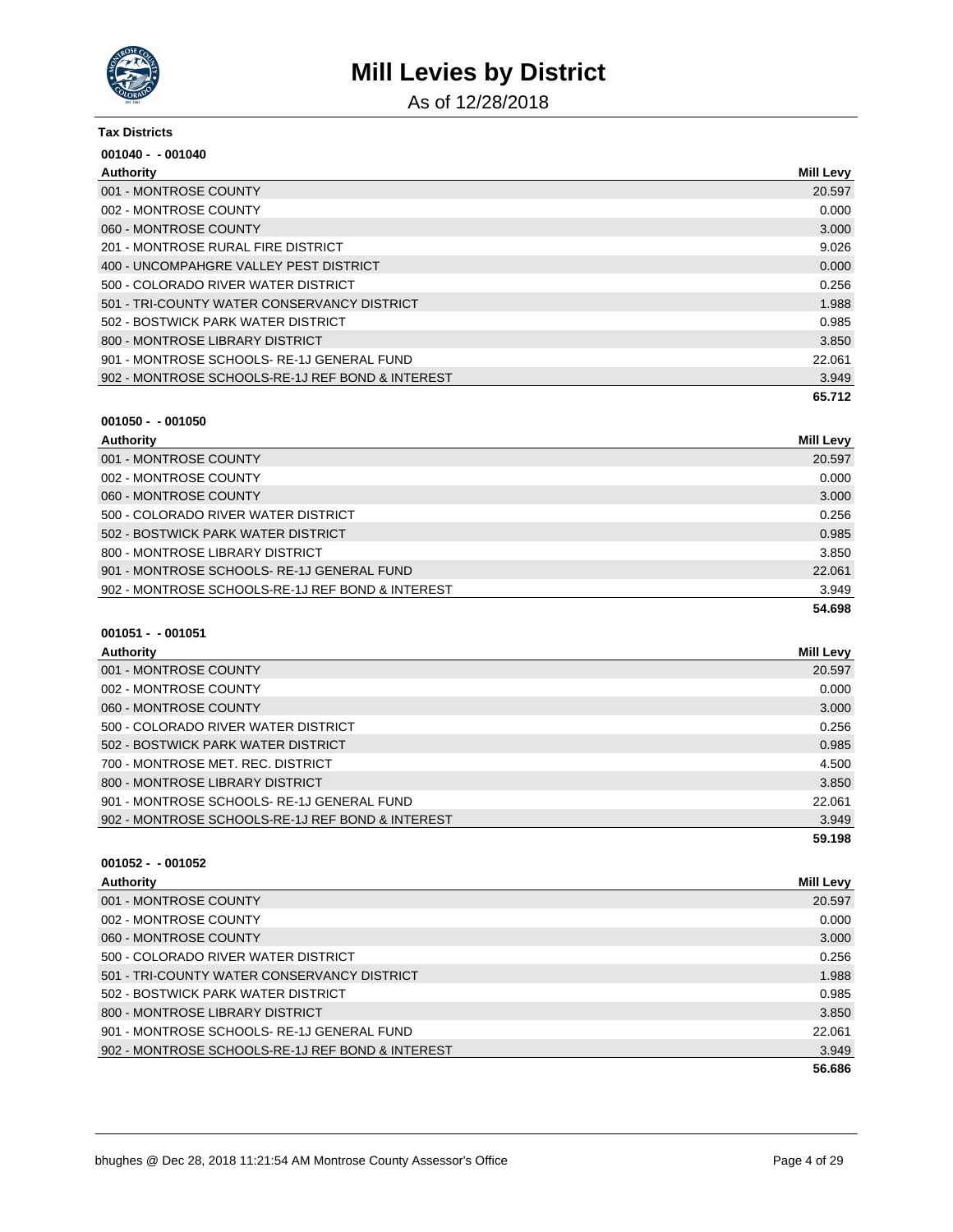

As of 12/28/2018

| <b>Tax Districts</b>                             |                  |
|--------------------------------------------------|------------------|
| $001053 - 001053$                                |                  |
| Authority                                        | <b>Mill Levy</b> |
| 001 - MONTROSE COUNTY                            | 20.597           |
| 002 - MONTROSE COUNTY                            | 0.000            |
| 060 - MONTROSE COUNTY                            | 3.000            |
| 500 - COLORADO RIVER WATER DISTRICT              | 0.256            |
| 501 - TRI-COUNTY WATER CONSERVANCY DISTRICT      | 1.988            |
| 502 - BOSTWICK PARK WATER DISTRICT               | 0.985            |
| 700 - MONTROSE MET, REC. DISTRICT                | 4.500            |
| 800 - MONTROSE LIBRARY DISTRICT                  | 3.850            |
| 901 - MONTROSE SCHOOLS-RE-1J GENERAL FUND        | 22.061           |
| 902 - MONTROSE SCHOOLS-RE-1J REF BOND & INTEREST | 3.949            |
|                                                  | 61.186           |

#### **001070 - - 001070**

| Authority                                        | <b>Mill Levy</b> |
|--------------------------------------------------|------------------|
| 001 - MONTROSE COUNTY                            | 20.597           |
| 002 - MONTROSE COUNTY                            | 0.000            |
| 060 - MONTROSE COUNTY                            | 3.000            |
| 500 - COLORADO RIVER WATER DISTRICT              | 0.256            |
| 800 - MONTROSE LIBRARY DISTRICT                  | 3.850            |
| 901 - MONTROSE SCHOOLS-RE-1J GENERAL FUND        | 22.061           |
| 902 - MONTROSE SCHOOLS-RE-1J REF BOND & INTEREST | 3.949            |
|                                                  | 53.713           |

#### **001071 - - 001071**

| Authority                                        | Mill Levy |
|--------------------------------------------------|-----------|
| 001 - MONTROSE COUNTY                            | 20.597    |
| 002 - MONTROSE COUNTY                            | 0.000     |
| 060 - MONTROSE COUNTY                            | 3.000     |
| 500 - COLORADO RIVER WATER DISTRICT              | 0.256     |
| 700 - MONTROSE MET. REC. DISTRICT                | 4.500     |
| 800 - MONTROSE LIBRARY DISTRICT                  | 3.850     |
| 901 - MONTROSE SCHOOLS-RE-1J GENERAL FUND        | 22.061    |
| 902 - MONTROSE SCHOOLS-RE-1J REF BOND & INTEREST | 3.949     |
|                                                  | 58.213    |

| Authority                                        | Mill Levy |
|--------------------------------------------------|-----------|
| 001 - MONTROSE COUNTY                            | 20.597    |
| 002 - MONTROSE COUNTY                            | 0.000     |
| 060 - MONTROSE COUNTY                            | 3.000     |
| 201 - MONTROSE RURAL FIRE DISTRICT               | 9.026     |
| 500 - COLORADO RIVER WATER DISTRICT              | 0.256     |
| 506 - FRUITLAND WATER DISTRICT                   | 0.000     |
| 700 - MONTROSE MET, REC. DISTRICT                | 4.500     |
| 800 - MONTROSE LIBRARY DISTRICT                  | 3.850     |
| 901 - MONTROSE SCHOOLS-RE-1J GENERAL FUND        | 22.061    |
| 902 - MONTROSE SCHOOLS-RE-1J REF BOND & INTEREST | 3.949     |
|                                                  | 67.239    |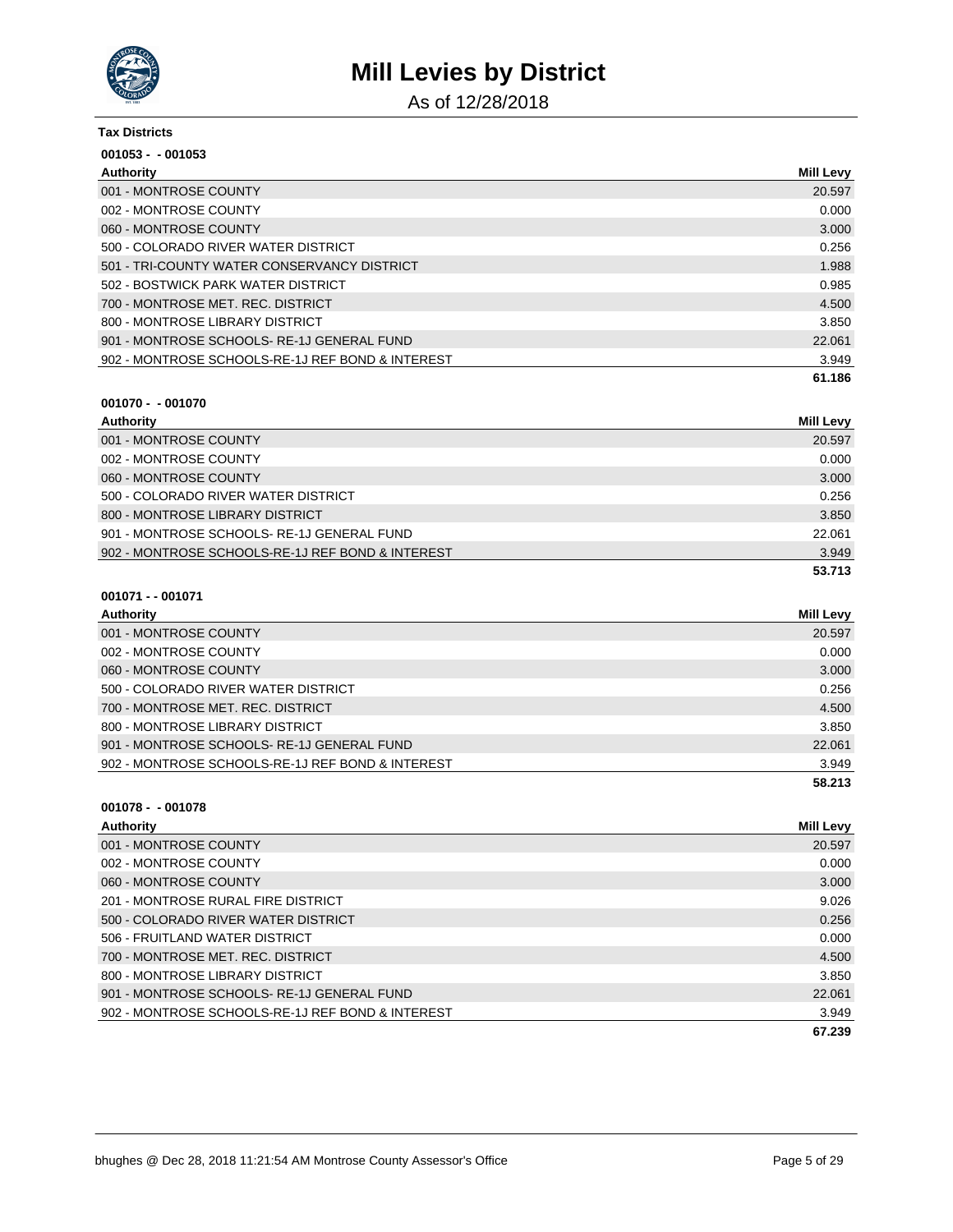

As of 12/28/2018

| <b>Tax Districts</b>                             |                  |
|--------------------------------------------------|------------------|
| $001079 - 001079$                                |                  |
| Authority                                        | <b>Mill Levy</b> |
| 001 - MONTROSE COUNTY                            | 20.597           |
| 002 - MONTROSE COUNTY                            | 0.000            |
| 060 - MONTROSE COUNTY                            | 3.000            |
| 201 - MONTROSE RURAL FIRE DISTRICT               | 9.026            |
| 500 - COLORADO RIVER WATER DISTRICT              | 0.256            |
| 506 - FRUITLAND WATER DISTRICT                   | 0.000            |
| 800 - MONTROSE LIBRARY DISTRICT                  | 3.850            |
| 901 - MONTROSE SCHOOLS-RE-1J GENERAL FUND        | 22.061           |
| 902 - MONTROSE SCHOOLS-RE-1J REF BOND & INTEREST | 3.949            |
|                                                  | 62.739           |

| Authority             | <b>Mill Levv</b> |
|-----------------------|------------------|
| 001 - MONTROSE COUNTY | 20.597           |
| 002 - MONTROSE COUNTY | 0.000            |

|                                                  | 53.713 |
|--------------------------------------------------|--------|
| 902 - MONTROSE SCHOOLS-RE-1J REF BOND & INTEREST | 3.949  |
| 901 - MONTROSE SCHOOLS-RE-1J GENERAL FUND        | 22,061 |
| 800 - MONTROSE LIBRARY DISTRICT                  | 3.850  |
| 506 - FRUITLAND WATER DISTRICT                   | 0.000  |
| 500 - COLORADO RIVER WATER DISTRICT              | 0.256  |
| 060 - MONTROSE COUNTY                            | 3.000  |
| 002 - MONTROSE COUNTY                            | 0.000  |
| 001 - MONTROSE COUNTY                            | 20.597 |

| 001081 - - 001081 |  |  |  |  |
|-------------------|--|--|--|--|
|-------------------|--|--|--|--|

**001090 - - 001090**

| Authority                                        | Mill Levy |
|--------------------------------------------------|-----------|
| 001 - MONTROSE COUNTY                            | 20.597    |
| 002 - MONTROSE COUNTY                            | 0.000     |
| 060 - MONTROSE COUNTY                            | 3.000     |
| 500 - COLORADO RIVER WATER DISTRICT              | 0.256     |
| 506 - FRUITLAND WATER DISTRICT                   | 0.000     |
| 700 - MONTROSE MET. REC. DISTRICT                | 4.500     |
| 800 - MONTROSE LIBRARY DISTRICT                  | 3.850     |
| 901 - MONTROSE SCHOOLS-RE-1J GENERAL FUND        | 22.061    |
| 902 - MONTROSE SCHOOLS-RE-1J REF BOND & INTEREST | 3.949     |
|                                                  | 58.213    |

| <b>Authority</b>                                 | <b>Mill Levy</b> |
|--------------------------------------------------|------------------|
| 001 - MONTROSE COUNTY                            | 20.597           |
| 002 - MONTROSE COUNTY                            | 0.000            |
| 060 - MONTROSE COUNTY                            | 3.000            |
| 201 - MONTROSE RURAL FIRE DISTRICT               | 9.026            |
| 500 - COLORADO RIVER WATER DISTRICT              | 0.256            |
| 501 - TRI-COUNTY WATER CONSERVANCY DISTRICT      | 1.988            |
| 700 - MONTROSE MET, REC. DISTRICT                | 4.500            |
| 800 - MONTROSE LIBRARY DISTRICT                  | 3.850            |
| 901 - MONTROSE SCHOOLS-RE-1J GENERAL FUND        | 22.061           |
| 902 - MONTROSE SCHOOLS-RE-1J REF BOND & INTEREST | 3.949            |
|                                                  | 69.227           |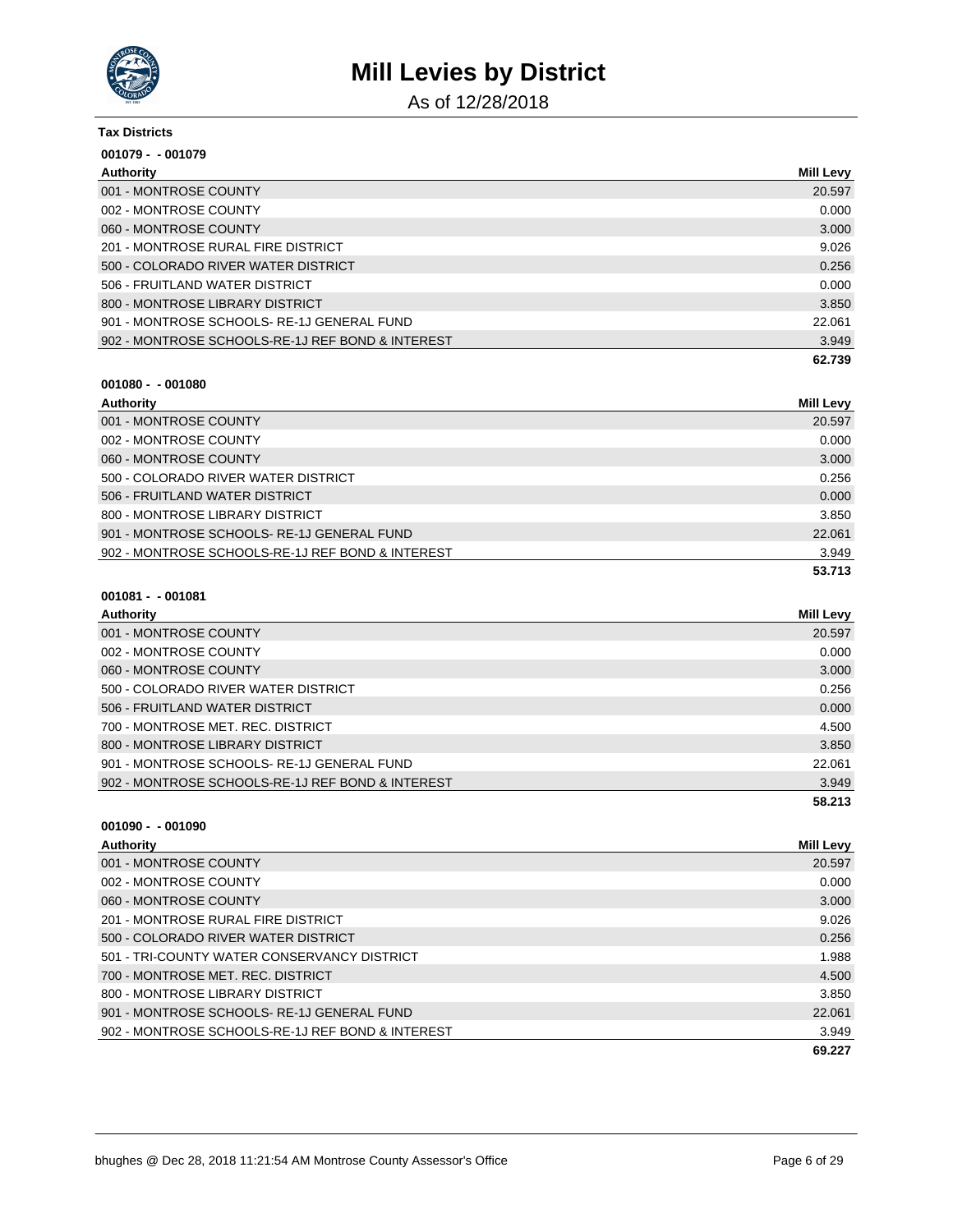

As of 12/28/2018

#### **Tax Districts**

| $001091 - 001091$                                |                  |
|--------------------------------------------------|------------------|
| Authority                                        | <b>Mill Levy</b> |
| 001 - MONTROSE COUNTY                            | 20.597           |
| 002 - MONTROSE COUNTY                            | 0.000            |
| 060 - MONTROSE COUNTY                            | 3.000            |
| 201 - MONTROSE RURAL FIRE DISTRICT               | 9.026            |
| 500 - COLORADO RIVER WATER DISTRICT              | 0.256            |
| 501 - TRI-COUNTY WATER CONSERVANCY DISTRICT      | 1.988            |
| 601 - WEST MONTROSE SANITATION                   | 3.559            |
| 700 - MONTROSE MET. REC. DISTRICT                | 4.500            |
| 800 - MONTROSE LIBRARY DISTRICT                  | 3.850            |
| 901 - MONTROSE SCHOOLS-RE-1J GENERAL FUND        | 22.061           |
| 902 - MONTROSE SCHOOLS-RE-1J REF BOND & INTEREST | 3.949            |
|                                                  | 72.786           |

### **001100 - - 001100**

| Authority                                        | Mill Levy |
|--------------------------------------------------|-----------|
| 001 - MONTROSE COUNTY                            | 20.597    |
| 002 - MONTROSE COUNTY                            | 0.000     |
| 060 - MONTROSE COUNTY                            | 3.000     |
| 201 - MONTROSE RURAL FIRE DISTRICT               | 9.026     |
| 400 - UNCOMPAHGRE VALLEY PEST DISTRICT           | 0.000     |
| 500 - COLORADO RIVER WATER DISTRICT              | 0.256     |
| 501 - TRI-COUNTY WATER CONSERVANCY DISTRICT      | 1.988     |
| 700 - MONTROSE MET. REC. DISTRICT                | 4.500     |
| 800 - MONTROSE LIBRARY DISTRICT                  | 3.850     |
| 901 - MONTROSE SCHOOLS-RE-1J GENERAL FUND        | 22.061    |
| 902 - MONTROSE SCHOOLS-RE-1J REF BOND & INTEREST | 3.949     |
|                                                  | 69.227    |

| Authority                                        | <b>Mill Levy</b> |
|--------------------------------------------------|------------------|
| 001 - MONTROSE COUNTY                            | 20.597           |
| 002 - MONTROSE COUNTY                            | 0.000            |
| 060 - MONTROSE COUNTY                            | 3.000            |
| 201 - MONTROSE RURAL FIRE DISTRICT               | 9.026            |
| 400 - UNCOMPAHGRE VALLEY PEST DISTRICT           | 0.000            |
| 500 - COLORADO RIVER WATER DISTRICT              | 0.256            |
| 501 - TRI-COUNTY WATER CONSERVANCY DISTRICT      | 1.988            |
| 601 - WEST MONTROSE SANITATION                   | 3.559            |
| 700 - MONTROSE MET, REC. DISTRICT                | 4.500            |
| 800 - MONTROSE LIBRARY DISTRICT                  | 3.850            |
| 901 - MONTROSE SCHOOLS-RE-1J GENERAL FUND        | 22,061           |
| 902 - MONTROSE SCHOOLS-RE-1J REF BOND & INTEREST | 3.949            |
|                                                  | 72.786           |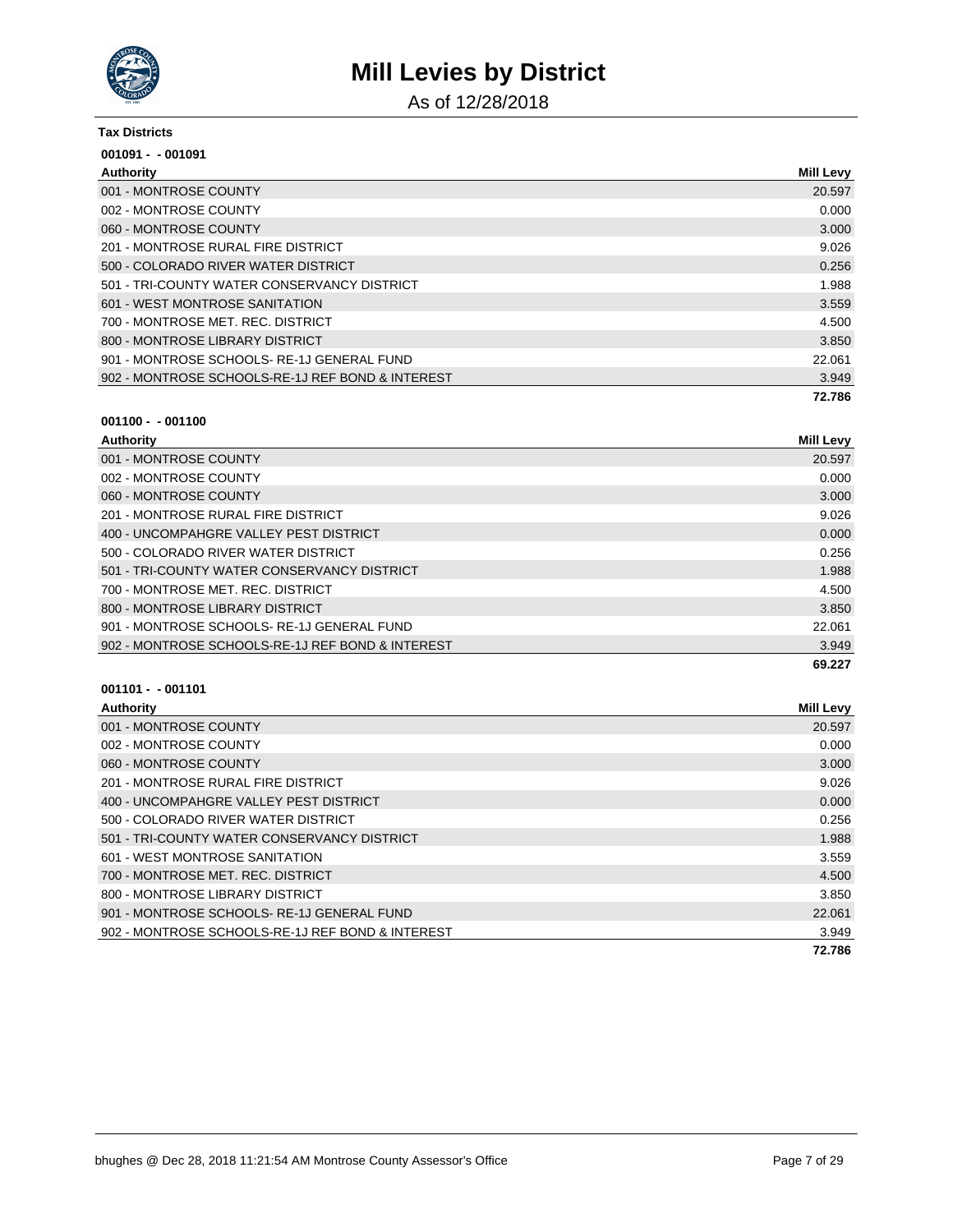

As of 12/28/2018

#### **Tax Districts**

| $001108 - 001108$                                |                  |
|--------------------------------------------------|------------------|
| Authority                                        | <b>Mill Levy</b> |
| 001 - MONTROSE COUNTY                            | 20.597           |
| 002 - MONTROSE COUNTY                            | 0.000            |
| 060 - MONTROSE COUNTY                            | 3.000            |
| 201 - MONTROSE RURAL FIRE DISTRICT               | 9.026            |
| 500 - COLORADO RIVER WATER DISTRICT              | 0.256            |
| 501 - TRI-COUNTY WATER CONSERVANCY DISTRICT      | 1.988            |
| 700 - MONTROSE MET. REC. DISTRICT                | 4.500            |
| 701 - BUCKHORN HEIGHTS METROPOLITAN DIST         | 0.000            |
| 800 - MONTROSE LIBRARY DISTRICT                  | 3.850            |
| 901 - MONTROSE SCHOOLS-RE-1J GENERAL FUND        | 22.061           |
| 902 - MONTROSE SCHOOLS-RE-1J REF BOND & INTEREST | 3.949            |
|                                                  | 69.227           |

### **001109 - - 001109**

| Authority                                        | <b>Mill Levy</b> |
|--------------------------------------------------|------------------|
| 001 - MONTROSE COUNTY                            | 20.597           |
| 002 - MONTROSE COUNTY                            | 0.000            |
| 060 - MONTROSE COUNTY                            | 3.000            |
| 201 - MONTROSE RURAL FIRE DISTRICT               | 9.026            |
| 500 - COLORADO RIVER WATER DISTRICT              | 0.256            |
| 501 - TRI-COUNTY WATER CONSERVANCY DISTRICT      | 1.988            |
| 701 - BUCKHORN HEIGHTS METROPOLITAN DIST         | 0.000            |
| 800 - MONTROSE LIBRARY DISTRICT                  | 3.850            |
| 901 - MONTROSE SCHOOLS-RE-1J GENERAL FUND        | 22.061           |
| 902 - MONTROSE SCHOOLS-RE-1J REF BOND & INTEREST | 3.949            |
|                                                  | 64.727           |

| Authority                                        | Mill Levy |
|--------------------------------------------------|-----------|
| 001 - MONTROSE COUNTY                            | 20.597    |
| 002 - MONTROSE COUNTY                            | 0.000     |
| 060 - MONTROSE COUNTY                            | 3.000     |
| 201 - MONTROSE RURAL FIRE DISTRICT               | 9.026     |
| 500 - COLORADO RIVER WATER DISTRICT              | 0.256     |
| 501 - TRI-COUNTY WATER CONSERVANCY DISTRICT      | 1.988     |
| 800 - MONTROSE LIBRARY DISTRICT                  | 3.850     |
| 901 - MONTROSE SCHOOLS-RE-1J GENERAL FUND        | 22.061    |
| 902 - MONTROSE SCHOOLS-RE-1J REF BOND & INTEREST | 3.949     |
|                                                  | 64.727    |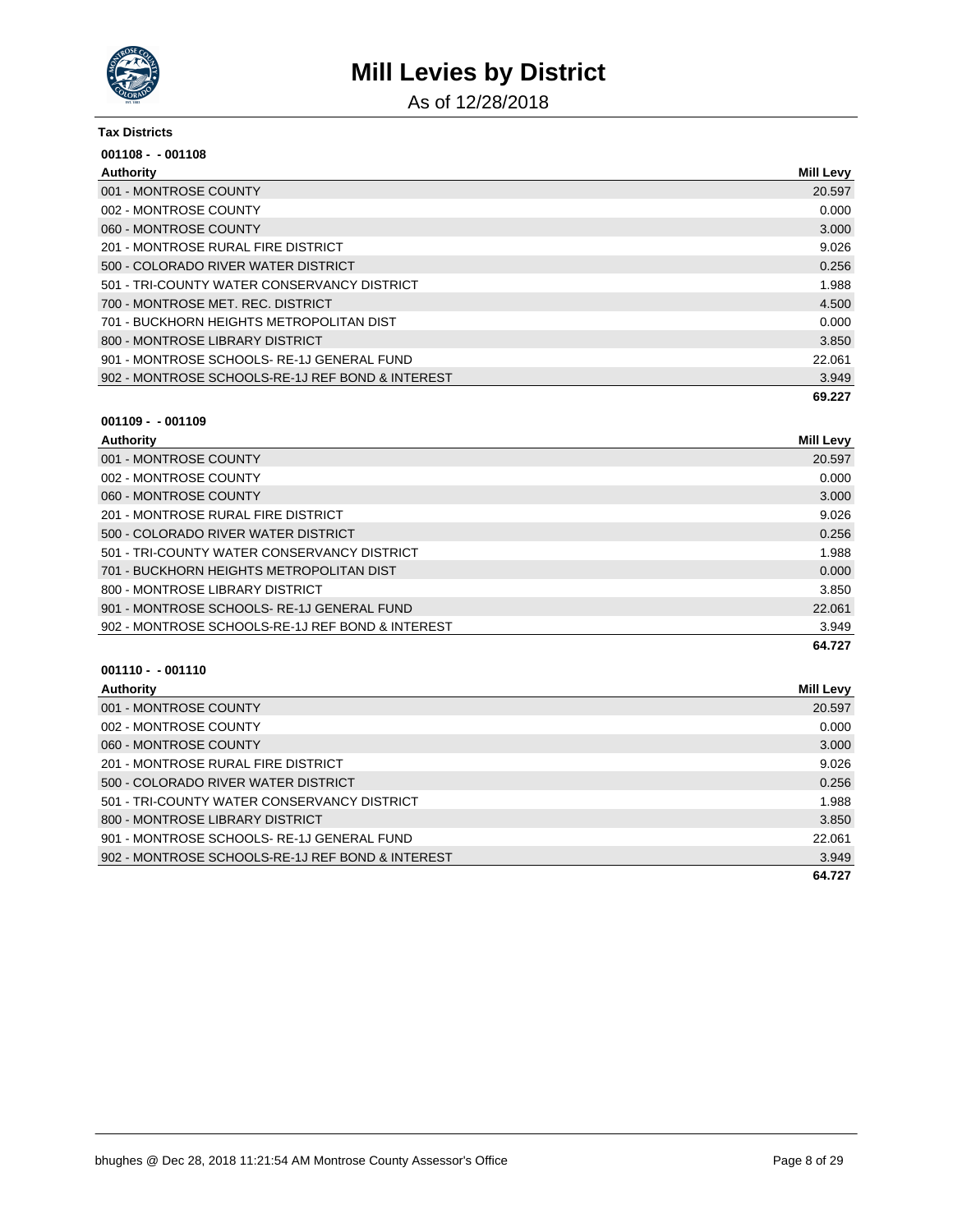

As of 12/28/2018

#### **Tax Districts**

| $001111 - 001111$                                |                  |
|--------------------------------------------------|------------------|
| Authority                                        | <b>Mill Levy</b> |
| 001 - MONTROSE COUNTY                            | 20.597           |
| 002 - MONTROSE COUNTY                            | 0.000            |
| 060 - MONTROSE COUNTY                            | 3.000            |
| 201 - MONTROSE RURAL FIRE DISTRICT               | 9.026            |
| 500 - COLORADO RIVER WATER DISTRICT              | 0.256            |
| 501 - TRI-COUNTY WATER CONSERVANCY DISTRICT      | 1.988            |
| 601 - WEST MONTROSE SANITATION                   | 3.559            |
| 800 - MONTROSE LIBRARY DISTRICT                  | 3.850            |
| 901 - MONTROSE SCHOOLS-RE-1J GENERAL FUND        | 22.061           |
| 902 - MONTROSE SCHOOLS-RE-1J REF BOND & INTEREST | 3.949            |
|                                                  | 68.286           |

### **001120 - - 001120**

| Authority                                        | Mill Levy |
|--------------------------------------------------|-----------|
| 001 - MONTROSE COUNTY                            | 20.597    |
| 002 - MONTROSE COUNTY                            | 0.000     |
| 060 - MONTROSE COUNTY                            | 3.000     |
| 201 - MONTROSE RURAL FIRE DISTRICT               | 9.026     |
| 400 - UNCOMPAHGRE VALLEY PEST DISTRICT           | 0.000     |
| 500 - COLORADO RIVER WATER DISTRICT              | 0.256     |
| 501 - TRI-COUNTY WATER CONSERVANCY DISTRICT      | 1.988     |
| 800 - MONTROSE LIBRARY DISTRICT                  | 3.850     |
| 901 - MONTROSE SCHOOLS-RE-1J GENERAL FUND        | 22.061    |
| 902 - MONTROSE SCHOOLS-RE-1J REF BOND & INTEREST | 3.949     |
|                                                  | 64.727    |

### **001121 - - 001121**

| Authority                                        | <b>Mill Levy</b> |
|--------------------------------------------------|------------------|
| 001 - MONTROSE COUNTY                            | 20.597           |
| 002 - MONTROSE COUNTY                            | 0.000            |
| 060 - MONTROSE COUNTY                            | 3.000            |
| 201 - MONTROSE RURAL FIRE DISTRICT               | 9.026            |
| 400 - UNCOMPAHGRE VALLEY PEST DISTRICT           | 0.000            |
| 500 - COLORADO RIVER WATER DISTRICT              | 0.256            |
| 501 - TRI-COUNTY WATER CONSERVANCY DISTRICT      | 1.988            |
| 601 - WEST MONTROSE SANITATION                   | 3.559            |
| 800 - MONTROSE LIBRARY DISTRICT                  | 3.850            |
| 901 - MONTROSE SCHOOLS-RE-1J GENERAL FUND        | 22.061           |
| 902 - MONTROSE SCHOOLS-RE-1J REF BOND & INTEREST | 3.949            |
|                                                  | 68.286           |

| Authority                                        | <b>Mill Levy</b> |
|--------------------------------------------------|------------------|
| 001 - MONTROSE COUNTY                            | 20.597           |
| 002 - MONTROSE COUNTY                            | 0.000            |
| 060 - MONTROSE COUNTY                            | 3.000            |
| 500 - COLORADO RIVER WATER DISTRICT              | 0.256            |
| 501 - TRI-COUNTY WATER CONSERVANCY DISTRICT      | 1.988            |
| 800 - MONTROSE LIBRARY DISTRICT                  | 3.850            |
| 901 - MONTROSE SCHOOLS-RE-1J GENERAL FUND        | 22.061           |
| 902 - MONTROSE SCHOOLS-RE-1J REF BOND & INTEREST | 3.949            |
|                                                  | 55.701           |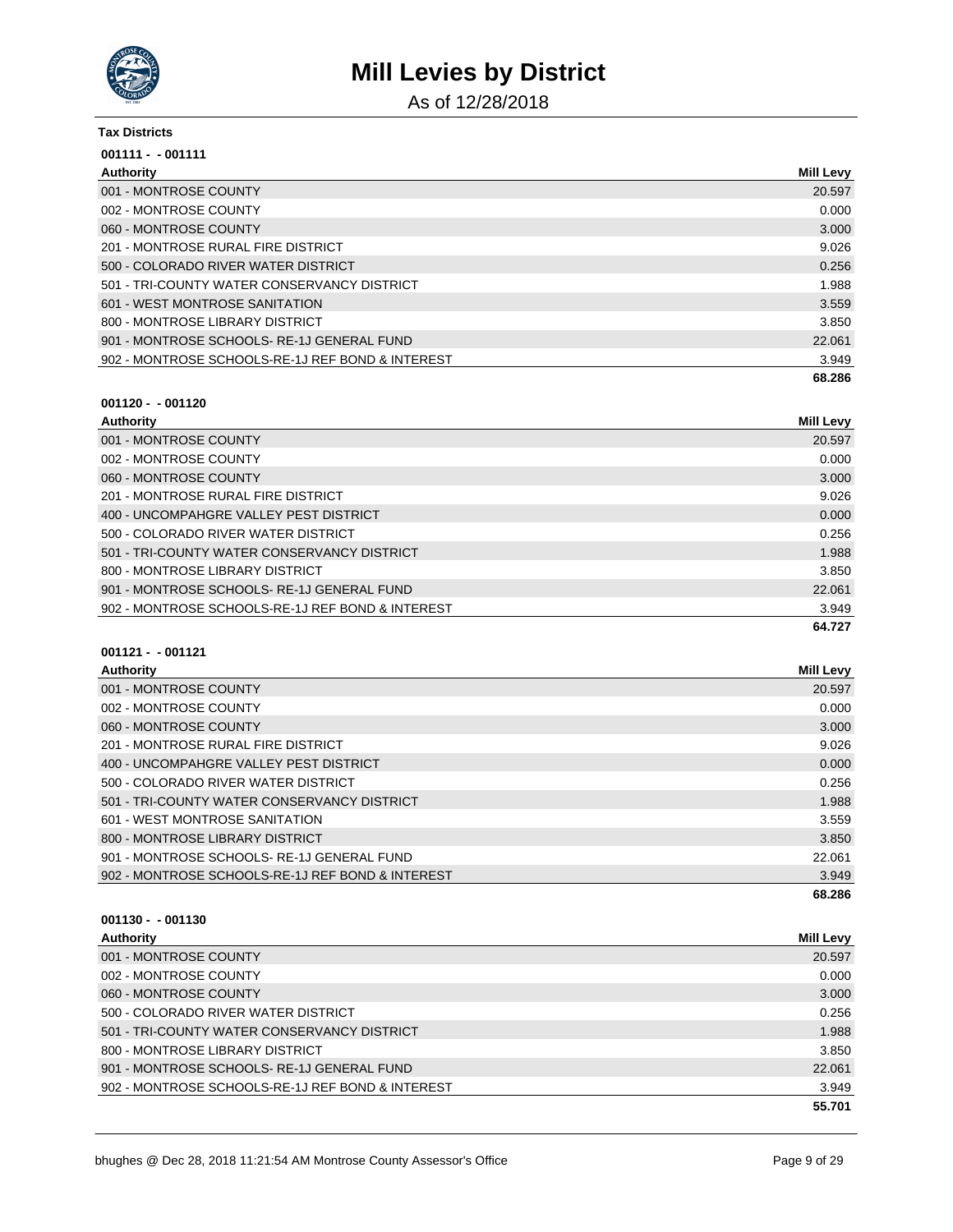

As of 12/28/2018

| <b>Tax Districts</b>                             |                  |
|--------------------------------------------------|------------------|
| $001131 - 001131$                                |                  |
| Authority                                        | <b>Mill Levy</b> |
| 001 - MONTROSE COUNTY                            | 20.597           |
| 002 - MONTROSE COUNTY                            | 0.000            |
| 060 - MONTROSE COUNTY                            | 3.000            |
| 500 - COLORADO RIVER WATER DISTRICT              | 0.256            |
| 501 - TRI-COUNTY WATER CONSERVANCY DISTRICT      | 1.988            |
| 700 - MONTROSE MET. REC. DISTRICT                | 4.500            |
| 800 - MONTROSE LIBRARY DISTRICT                  | 3.850            |
| 901 - MONTROSE SCHOOLS-RE-1J GENERAL FUND        | 22.061           |
| 902 - MONTROSE SCHOOLS-RE-1J REF BOND & INTEREST | 3.949            |
|                                                  | 60.201           |

### **001140 - - 001140**

| Authority                                        | <b>Mill Levy</b> |
|--------------------------------------------------|------------------|
| 001 - MONTROSE COUNTY                            | 20.597           |
| 002 - MONTROSE COUNTY                            | 0.000            |
| 060 - MONTROSE COUNTY                            | 3.000            |
| 101 - CITY OF MONTROSE                           | 0.000            |
| 201 - MONTROSE RURAL FIRE DISTRICT               | 9.026            |
| 500 - COLORADO RIVER WATER DISTRICT              | 0.256            |
| 501 - TRI-COUNTY WATER CONSERVANCY DISTRICT      | 1.988            |
| 502 - BOSTWICK PARK WATER DISTRICT               | 0.985            |
| 700 - MONTROSE MET, REC. DISTRICT                | 4.500            |
| 800 - MONTROSE LIBRARY DISTRICT                  | 3.850            |
| 901 - MONTROSE SCHOOLS-RE-1J GENERAL FUND        | 22,061           |
| 902 - MONTROSE SCHOOLS-RE-1J REF BOND & INTEREST | 3.949            |
|                                                  | 70.212           |

| Authority                                        | <b>Mill Levy</b> |
|--------------------------------------------------|------------------|
| 001 - MONTROSE COUNTY                            | 20.597           |
| 002 - MONTROSE COUNTY                            | 0.000            |
| 060 - MONTROSE COUNTY                            | 3.000            |
| 101 - CITY OF MONTROSE                           | 0.000            |
| 201 - MONTROSE RURAL FIRE DISTRICT               | 9.026            |
| 500 - COLORADO RIVER WATER DISTRICT              | 0.256            |
| 501 - TRI-COUNTY WATER CONSERVANCY DISTRICT      | 1.988            |
| 502 - BOSTWICK PARK WATER DISTRICT               | 0.985            |
| 601 - WEST MONTROSE SANITATION                   | 3.559            |
| 700 - MONTROSE MET. REC. DISTRICT                | 4.500            |
| 800 - MONTROSE LIBRARY DISTRICT                  | 3.850            |
| 901 - MONTROSE SCHOOLS-RE-1J GENERAL FUND        | 22.061           |
| 902 - MONTROSE SCHOOLS-RE-1J REF BOND & INTEREST | 3.949            |
|                                                  | 73.771           |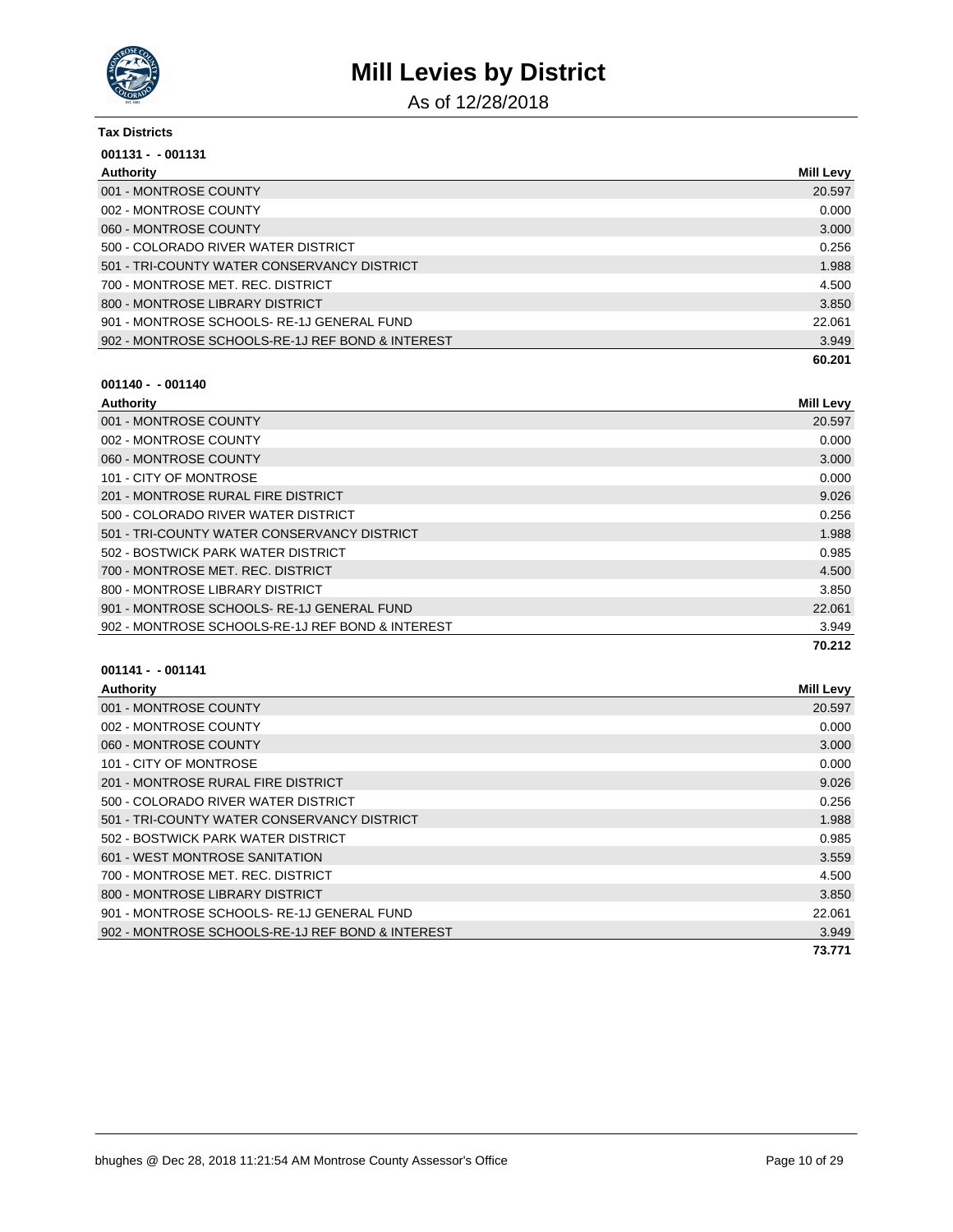

As of 12/28/2018

#### **Tax Districts**

| $001150 - 001150$                                |                  |
|--------------------------------------------------|------------------|
| Authority                                        | <b>Mill Levy</b> |
| 001 - MONTROSE COUNTY                            | 20.597           |
| 002 - MONTROSE COUNTY                            | 0.000            |
| 060 - MONTROSE COUNTY                            | 3.000            |
| 101 - CITY OF MONTROSE                           | 0.000            |
| 201 - MONTROSE RURAL FIRE DISTRICT               | 9.026            |
| 500 - COLORADO RIVER WATER DISTRICT              | 0.256            |
| 501 - TRI-COUNTY WATER CONSERVANCY DISTRICT      | 1.988            |
| 502 - BOSTWICK PARK WATER DISTRICT               | 0.985            |
| 800 - MONTROSE LIBRARY DISTRICT                  | 3.850            |
| 901 - MONTROSE SCHOOLS-RE-1J GENERAL FUND        | 22.061           |
| 902 - MONTROSE SCHOOLS-RE-1J REF BOND & INTEREST | 3.949            |
|                                                  | 65.712           |

### **001151 - - 001151**

| Authority                                        | <b>Mill Levy</b> |
|--------------------------------------------------|------------------|
| 001 - MONTROSE COUNTY                            | 20.597           |
| 002 - MONTROSE COUNTY                            | 0.000            |
| 060 - MONTROSE COUNTY                            | 3.000            |
| 101 - CITY OF MONTROSE                           | 0.000            |
| 201 - MONTROSE RURAL FIRE DISTRICT               | 9.026            |
| 400 - UNCOMPAHGRE VALLEY PEST DISTRICT           | 0.000            |
| 500 - COLORADO RIVER WATER DISTRICT              | 0.256            |
| 501 - TRI-COUNTY WATER CONSERVANCY DISTRICT      | 1.988            |
| 502 - BOSTWICK PARK WATER DISTRICT               | 0.985            |
| 800 - MONTROSE LIBRARY DISTRICT                  | 3.850            |
| 901 - MONTROSE SCHOOLS-RE-1J GENERAL FUND        | 22.061           |
| 902 - MONTROSE SCHOOLS-RE-1J REF BOND & INTEREST | 3.949            |
|                                                  | 65.712           |

| Authority                                        | <b>Mill Levy</b> |
|--------------------------------------------------|------------------|
| 001 - MONTROSE COUNTY                            | 20.597           |
| 002 - MONTROSE COUNTY                            | 0.000            |
| 060 - MONTROSE COUNTY                            | 3.000            |
| 101 - CITY OF MONTROSE                           | 0.000            |
| 201 - MONTROSE RURAL FIRE DISTRICT               | 9.026            |
| 400 - UNCOMPAHGRE VALLEY PEST DISTRICT           | 0.000            |
| 500 - COLORADO RIVER WATER DISTRICT              | 0.256            |
| 501 - TRI-COUNTY WATER CONSERVANCY DISTRICT      | 1.988            |
| 502 - BOSTWICK PARK WATER DISTRICT               | 0.985            |
| 700 - MONTROSE MET. REC. DISTRICT                | 4.500            |
| 800 - MONTROSE LIBRARY DISTRICT                  | 3.850            |
| 901 - MONTROSE SCHOOLS-RE-1J GENERAL FUND        | 22.061           |
| 902 - MONTROSE SCHOOLS-RE-1J REF BOND & INTEREST | 3.949            |
|                                                  | 70.212           |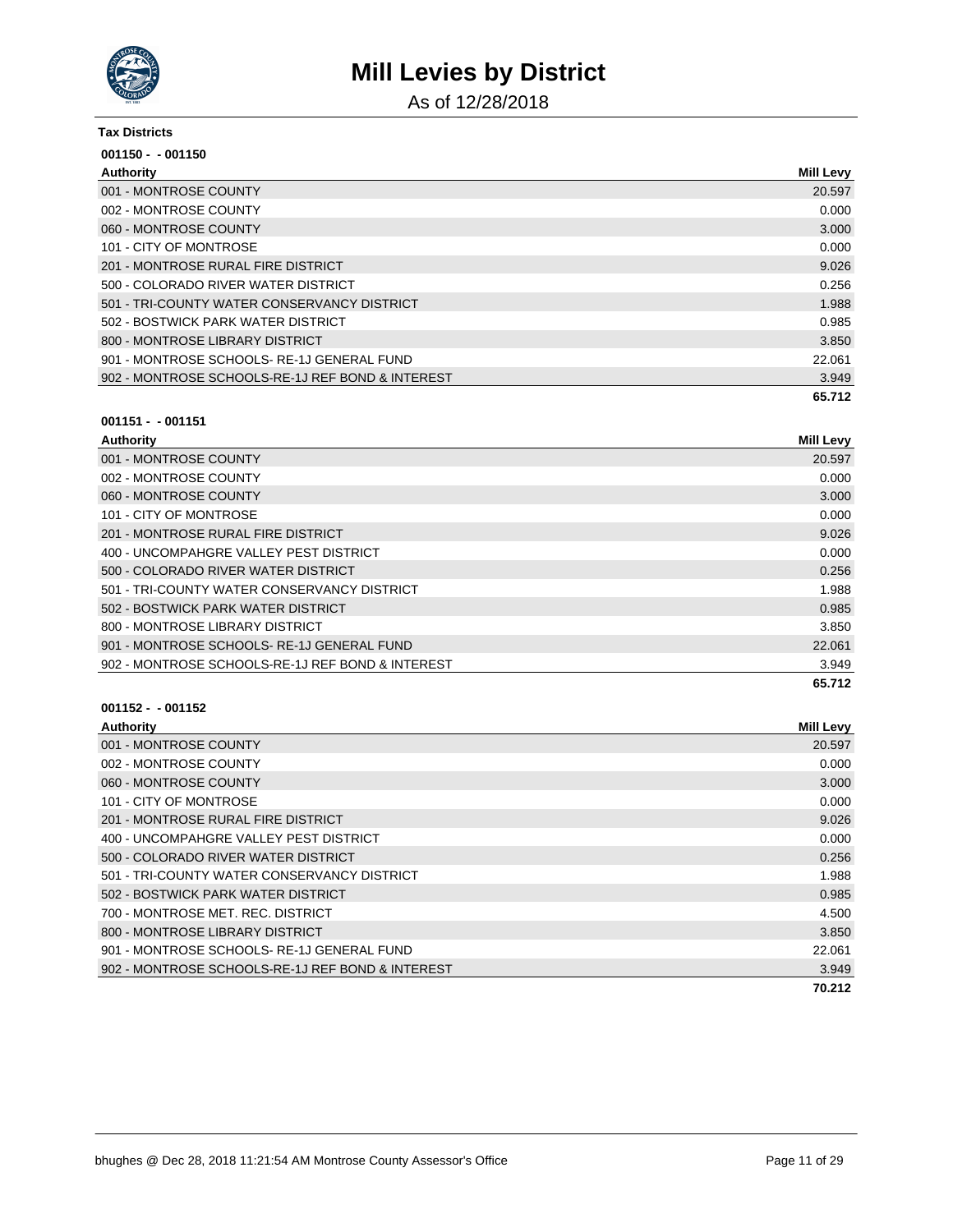

As of 12/28/2018

#### **Tax Districts**

| $001160 - 001160$                                |                  |
|--------------------------------------------------|------------------|
| Authority                                        | <b>Mill Levy</b> |
| 001 - MONTROSE COUNTY                            | 20.597           |
| 002 - MONTROSE COUNTY                            | 0.000            |
| 060 - MONTROSE COUNTY                            | 3.000            |
| 101 - CITY OF MONTROSE                           | 0.000            |
| 201 - MONTROSE RURAL FIRE DISTRICT               | 9.026            |
| 400 - UNCOMPAHGRE VALLEY PEST DISTRICT           | 0.000            |
| 500 - COLORADO RIVER WATER DISTRICT              | 0.256            |
| 501 - TRI-COUNTY WATER CONSERVANCY DISTRICT      | 1.988            |
| 700 - MONTROSE MET. REC. DISTRICT                | 4.500            |
| 800 - MONTROSE LIBRARY DISTRICT                  | 3.850            |
| 901 - MONTROSE SCHOOLS-RE-1J GENERAL FUND        | 22.061           |
| 902 - MONTROSE SCHOOLS-RE-1J REF BOND & INTEREST | 3.949            |
|                                                  | 69.227           |

#### **001161 - - 001161**

| Authority                                        | <b>Mill Levy</b> |
|--------------------------------------------------|------------------|
| 001 - MONTROSE COUNTY                            | 20.597           |
| 002 - MONTROSE COUNTY                            | 0.000            |
| 060 - MONTROSE COUNTY                            | 3.000            |
| 101 - CITY OF MONTROSE                           | 0.000            |
| 201 - MONTROSE RURAL FIRE DISTRICT               | 9.026            |
| 400 - UNCOMPAHGRE VALLEY PEST DISTRICT           | 0.000            |
| 500 - COLORADO RIVER WATER DISTRICT              | 0.256            |
| 501 - TRI-COUNTY WATER CONSERVANCY DISTRICT      | 1.988            |
| 800 - MONTROSE LIBRARY DISTRICT                  | 3.850            |
| 901 - MONTROSE SCHOOLS-RE-1J GENERAL FUND        | 22.061           |
| 902 - MONTROSE SCHOOLS-RE-1J REF BOND & INTEREST | 3.949            |
|                                                  | 64.727           |

| Authority                                        | <b>Mill Levy</b> |
|--------------------------------------------------|------------------|
| 001 - MONTROSE COUNTY                            | 20.597           |
| 002 - MONTROSE COUNTY                            | 0.000            |
| 060 - MONTROSE COUNTY                            | 3.000            |
| 101 - CITY OF MONTROSE                           | 0.000            |
| 201 - MONTROSE RURAL FIRE DISTRICT               | 9.026            |
| 400 - UNCOMPAHGRE VALLEY PEST DISTRICT           | 0.000            |
| 500 - COLORADO RIVER WATER DISTRICT              | 0.256            |
| 501 - TRI-COUNTY WATER CONSERVANCY DISTRICT      | 1.988            |
| 601 - WEST MONTROSE SANITATION                   | 3.559            |
| 800 - MONTROSE LIBRARY DISTRICT                  | 3.850            |
| 901 - MONTROSE SCHOOLS-RE-1J GENERAL FUND        | 22,061           |
| 902 - MONTROSE SCHOOLS-RE-1J REF BOND & INTEREST | 3.949            |
|                                                  | 68.286           |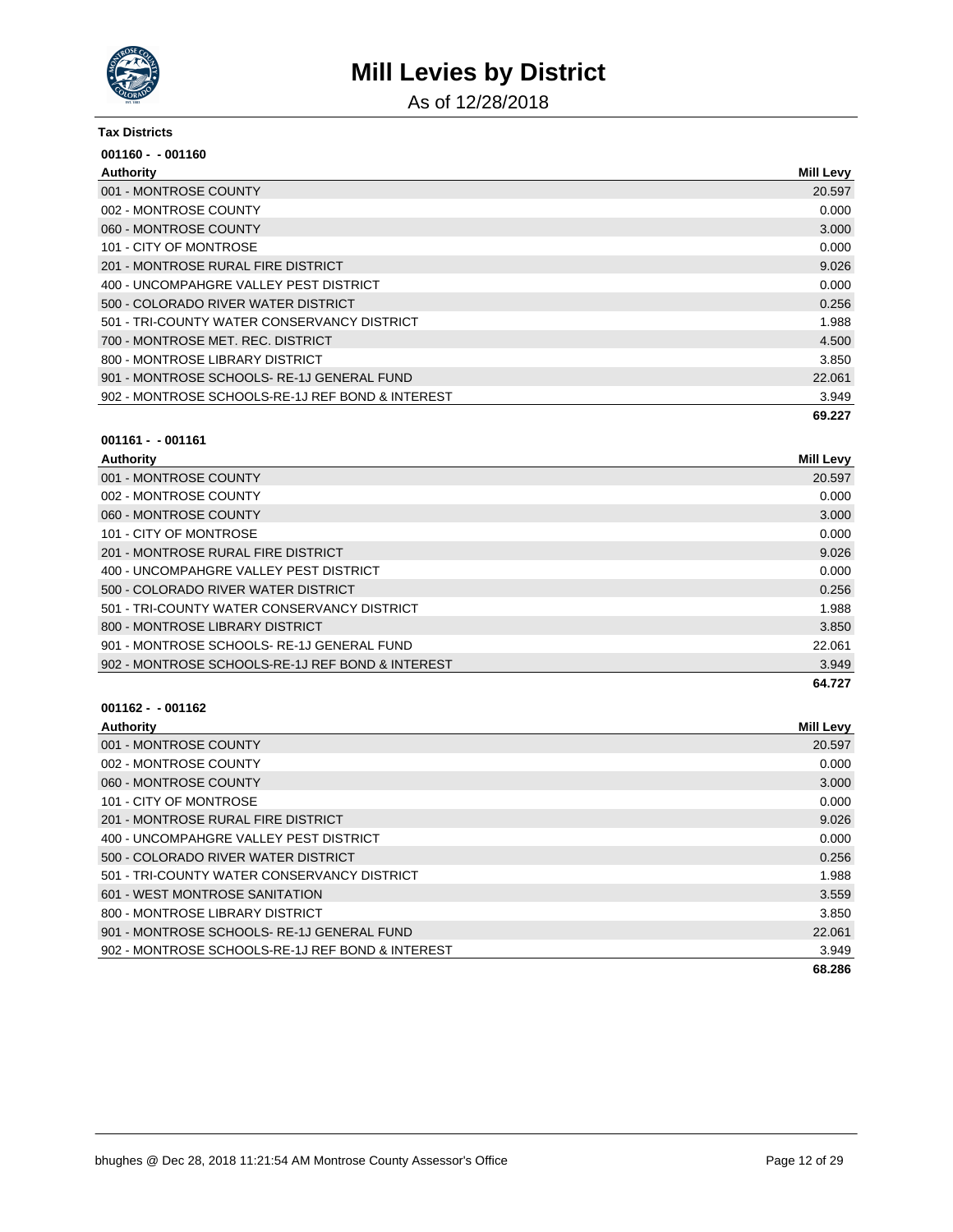

As of 12/28/2018

#### **Tax Districts**

| $001163 - 001163$                                |                  |
|--------------------------------------------------|------------------|
| Authority                                        | <b>Mill Levy</b> |
| 001 - MONTROSE COUNTY                            | 20.597           |
| 002 - MONTROSE COUNTY                            | 0.000            |
| 060 - MONTROSE COUNTY                            | 3.000            |
| 101 - CITY OF MONTROSE                           | 0.000            |
| 201 - MONTROSE RURAL FIRE DISTRICT               | 9.026            |
| 400 - UNCOMPAHGRE VALLEY PEST DISTRICT           | 0.000            |
| 500 - COLORADO RIVER WATER DISTRICT              | 0.256            |
| 501 - TRI-COUNTY WATER CONSERVANCY DISTRICT      | 1.988            |
| 601 - WEST MONTROSE SANITATION                   | 3.559            |
| 700 - MONTROSE MET. REC. DISTRICT                | 4.500            |
| 800 - MONTROSE LIBRARY DISTRICT                  | 3.850            |
| 901 - MONTROSE SCHOOLS-RE-1J GENERAL FUND        | 22.061           |
| 902 - MONTROSE SCHOOLS-RE-1J REF BOND & INTEREST | 3.949            |
|                                                  | 72.786           |

### **001164 - - 001164**

| Authority                                        | <b>Mill Levy</b> |
|--------------------------------------------------|------------------|
| 001 - MONTROSE COUNTY                            | 20.597           |
| 002 - MONTROSE COUNTY                            | 0.000            |
| 060 - MONTROSE COUNTY                            | 3.000            |
| 101 - CITY OF MONTROSE                           | 0.000            |
| 201 - MONTROSE RURAL FIRE DISTRICT               | 9.026            |
| 500 - COLORADO RIVER WATER DISTRICT              | 0.256            |
| 501 - TRI-COUNTY WATER CONSERVANCY DISTRICT      | 1.988            |
| 601 - WEST MONTROSE SANITATION                   | 3.559            |
| 800 - MONTROSE LIBRARY DISTRICT                  | 3.850            |
| 901 - MONTROSE SCHOOLS-RE-1J GENERAL FUND        | 22.061           |
| 902 - MONTROSE SCHOOLS-RE-1J REF BOND & INTEREST | 3.949            |
|                                                  | 68.286           |

| Authority                                        | <b>Mill Levy</b> |
|--------------------------------------------------|------------------|
| 001 - MONTROSE COUNTY                            | 20.597           |
| 002 - MONTROSE COUNTY                            | 0.000            |
| 060 - MONTROSE COUNTY                            | 3.000            |
| 101 - CITY OF MONTROSE                           | 0.000            |
| 201 - MONTROSE RURAL FIRE DISTRICT               | 9.026            |
| 500 - COLORADO RIVER WATER DISTRICT              | 0.256            |
| 501 - TRI-COUNTY WATER CONSERVANCY DISTRICT      | 1.988            |
| 601 - WEST MONTROSE SANITATION                   | 3.559            |
| 700 - MONTROSE MET. REC. DISTRICT                | 4.500            |
| 800 - MONTROSE LIBRARY DISTRICT                  | 3.850            |
| 901 - MONTROSE SCHOOLS-RE-1J GENERAL FUND        | 22,061           |
| 902 - MONTROSE SCHOOLS-RE-1J REF BOND & INTEREST | 3.949            |
|                                                  | 72.786           |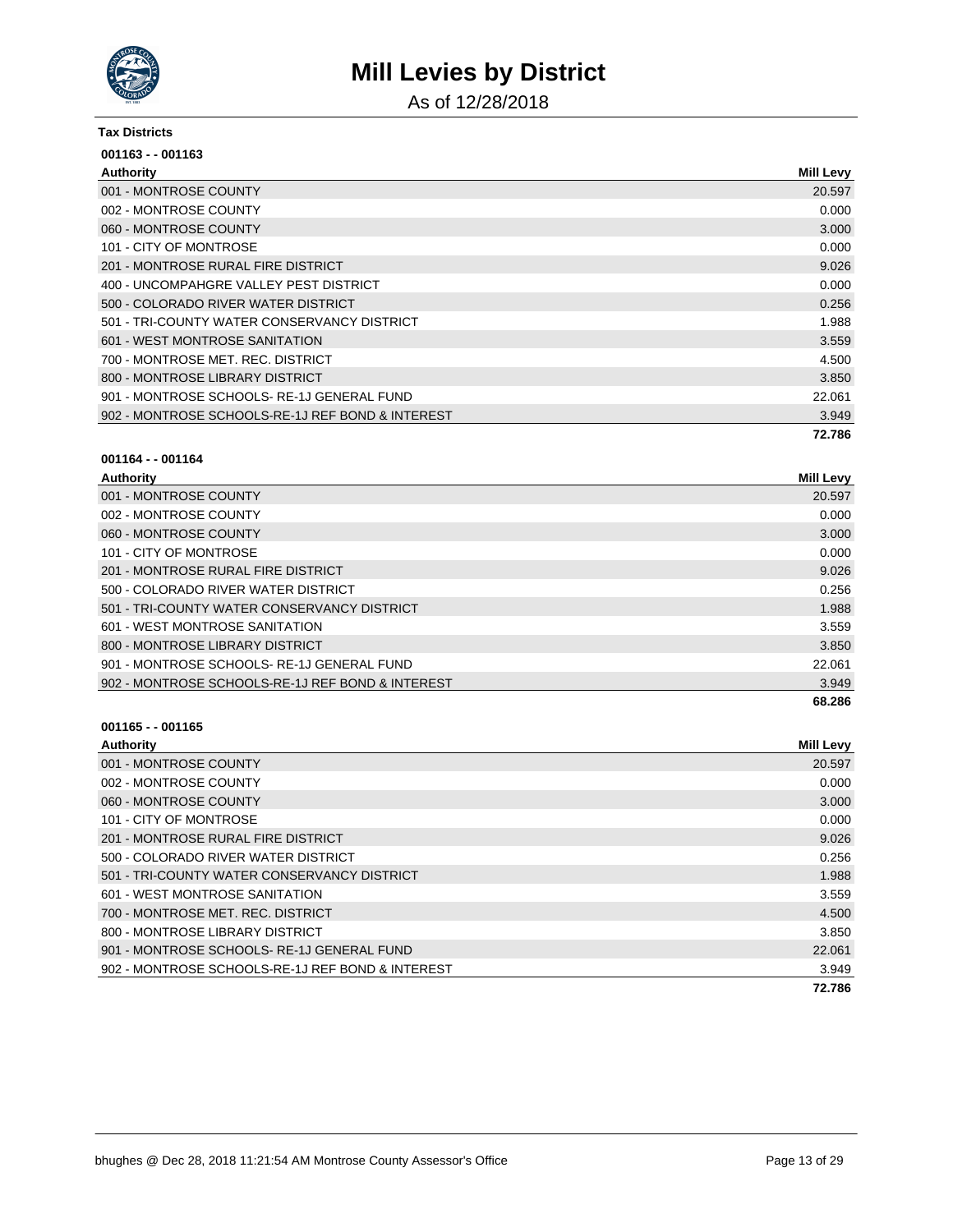

As of 12/28/2018

#### **Tax Districts**

| 001166 - - 001166                                |                  |
|--------------------------------------------------|------------------|
| Authority                                        | <b>Mill Levy</b> |
| 001 - MONTROSE COUNTY                            | 20.597           |
| 002 - MONTROSE COUNTY                            | 0.000            |
| 060 - MONTROSE COUNTY                            | 3.000            |
| 101 - CITY OF MONTROSE                           | 0.000            |
| 201 - MONTROSE RURAL FIRE DISTRICT               | 9.026            |
| 500 - COLORADO RIVER WATER DISTRICT              | 0.256            |
| 501 - TRI-COUNTY WATER CONSERVANCY DISTRICT      | 1.988            |
| 502 - BOSTWICK PARK WATER DISTRICT               | 0.985            |
| 601 - WEST MONTROSE SANITATION                   | 3.559            |
| 800 - MONTROSE LIBRARY DISTRICT                  | 3.850            |
| 901 - MONTROSE SCHOOLS-RE-1J GENERAL FUND        | 22.061           |
| 902 - MONTROSE SCHOOLS-RE-1J REF BOND & INTEREST | 3.949            |
|                                                  | 69.271           |

#### **001180 - - 001180**

| Authority                                        | <b>Mill Levy</b> |
|--------------------------------------------------|------------------|
| 001 - MONTROSE COUNTY                            | 20.597           |
| 002 - MONTROSE COUNTY                            | 0.000            |
| 060 - MONTROSE COUNTY                            | 3.000            |
| 101 - CITY OF MONTROSE                           | 0.000            |
| 201 - MONTROSE RURAL FIRE DISTRICT               | 9.026            |
| 500 - COLORADO RIVER WATER DISTRICT              | 0.256            |
| 501 - TRI-COUNTY WATER CONSERVANCY DISTRICT      | 1.988            |
| 502 - BOSTWICK PARK WATER DISTRICT               | 0.985            |
| 700 - MONTROSE MET. REC. DISTRICT                | 4.500            |
| 800 - MONTROSE LIBRARY DISTRICT                  | 3.850            |
| 901 - MONTROSE SCHOOLS-RE-1J GENERAL FUND        | 22,061           |
| 902 - MONTROSE SCHOOLS-RE-1J REF BOND & INTEREST | 3.949            |
|                                                  | 70.212           |

| Authority                                        | <b>Mill Levy</b> |
|--------------------------------------------------|------------------|
| 001 - MONTROSE COUNTY                            | 20.597           |
| 002 - MONTROSE COUNTY                            | 0.000            |
| 060 - MONTROSE COUNTY                            | 3.000            |
| 101 - CITY OF MONTROSE                           | 0.000            |
| 201 - MONTROSE RURAL FIRE DISTRICT               | 9.026            |
| 500 - COLORADO RIVER WATER DISTRICT              | 0.256            |
| 501 - TRI-COUNTY WATER CONSERVANCY DISTRICT      | 1.988            |
| 502 - BOSTWICK PARK WATER DISTRICT               | 0.985            |
| 601 - WEST MONTROSE SANITATION                   | 3.559            |
| 700 - MONTROSE MET. REC. DISTRICT                | 4.500            |
| 800 - MONTROSE LIBRARY DISTRICT                  | 3.850            |
| 901 - MONTROSE SCHOOLS-RE-1J GENERAL FUND        | 22.061           |
| 902 - MONTROSE SCHOOLS-RE-1J REF BOND & INTEREST | 3.949            |
|                                                  | 73.771           |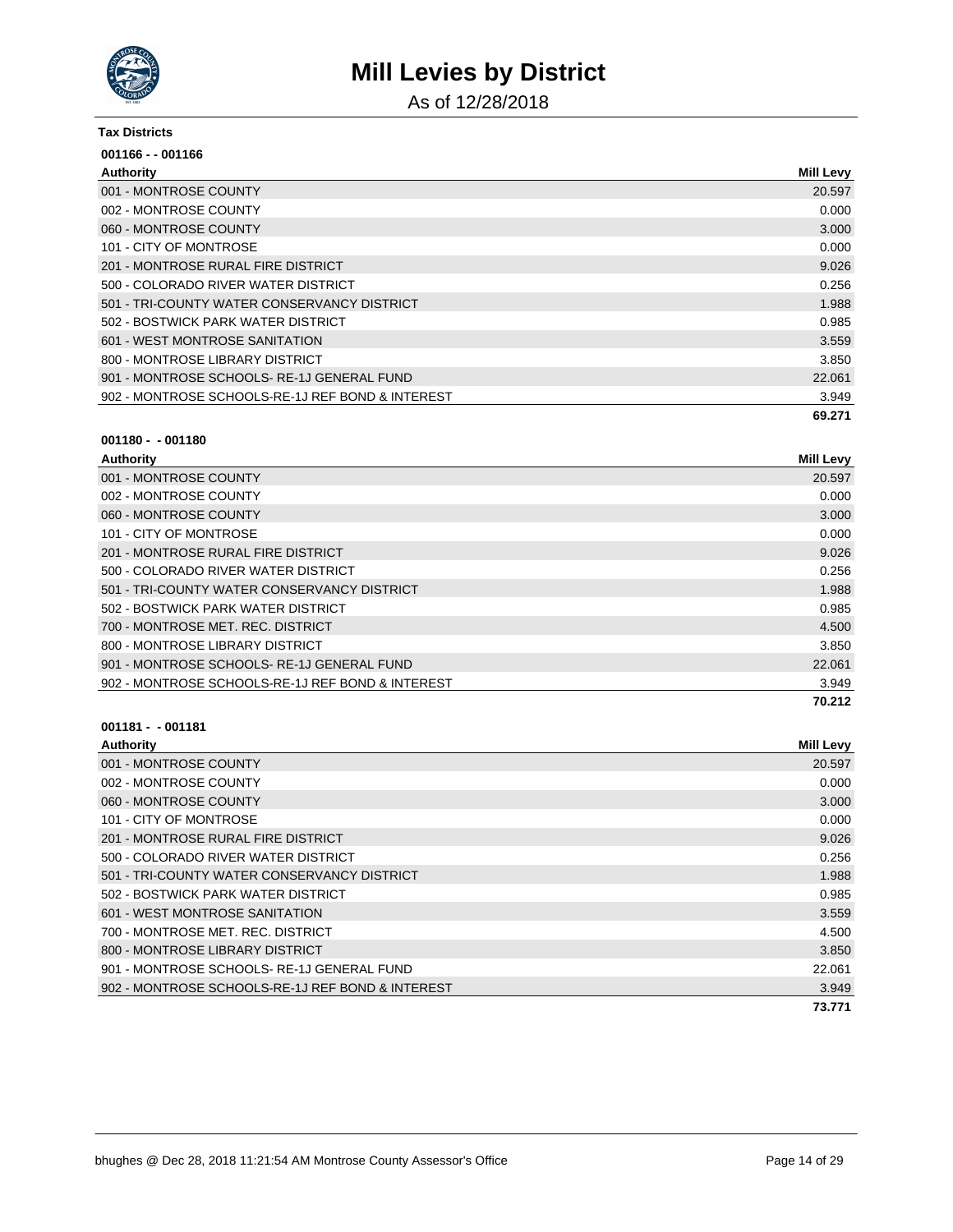

As of 12/28/2018

#### **Tax Districts**

| $001182 - 001182$                                |                  |
|--------------------------------------------------|------------------|
| Authority                                        | <b>Mill Levy</b> |
| 001 - MONTROSE COUNTY                            | 20.597           |
| 002 - MONTROSE COUNTY                            | 0.000            |
| 060 - MONTROSE COUNTY                            | 3.000            |
| 101 - CITY OF MONTROSE                           | 0.000            |
| 201 - MONTROSE RURAL FIRE DISTRICT               | 9.026            |
| 400 - UNCOMPAHGRE VALLEY PEST DISTRICT           | 0.000            |
| 500 - COLORADO RIVER WATER DISTRICT              | 0.256            |
| 501 - TRI-COUNTY WATER CONSERVANCY DISTRICT      | 1.988            |
| 502 - BOSTWICK PARK WATER DISTRICT               | 0.985            |
| 800 - MONTROSE LIBRARY DISTRICT                  | 3.850            |
| 901 - MONTROSE SCHOOLS-RE-1J GENERAL FUND        | 22.061           |
| 902 - MONTROSE SCHOOLS-RE-1J REF BOND & INTEREST | 3.949            |
|                                                  | 65.712           |

#### **001183 - - 001183**

| Authority                                        | <b>Mill Levy</b> |
|--------------------------------------------------|------------------|
| 001 - MONTROSE COUNTY                            | 20.597           |
| 002 - MONTROSE COUNTY                            | 0.000            |
| 060 - MONTROSE COUNTY                            | 3.000            |
| 101 - CITY OF MONTROSE                           | 0.000            |
| 201 - MONTROSE RURAL FIRE DISTRICT               | 9.026            |
| 400 - UNCOMPAHGRE VALLEY PEST DISTRICT           | 0.000            |
| 500 - COLORADO RIVER WATER DISTRICT              | 0.256            |
| 501 - TRI-COUNTY WATER CONSERVANCY DISTRICT      | 1.988            |
| 700 - MONTROSE MET. REC. DISTRICT                | 4.500            |
| 800 - MONTROSE LIBRARY DISTRICT                  | 3.850            |
| 901 - MONTROSE SCHOOLS-RE-1J GENERAL FUND        | 22,061           |
| 902 - MONTROSE SCHOOLS-RE-1J REF BOND & INTEREST | 3.949            |
|                                                  | 69.227           |

| Authority                                        | <b>Mill Levy</b> |
|--------------------------------------------------|------------------|
| 001 - MONTROSE COUNTY                            | 20.597           |
| 002 - MONTROSE COUNTY                            | 0.000            |
| 060 - MONTROSE COUNTY                            | 3.000            |
| 101 - CITY OF MONTROSE                           | 0.000            |
| 201 - MONTROSE RURAL FIRE DISTRICT               | 9.026            |
| 500 - COLORADO RIVER WATER DISTRICT              | 0.256            |
| 501 - TRI-COUNTY WATER CONSERVANCY DISTRICT      | 1.988            |
| 700 - MONTROSE MET. REC. DISTRICT                | 4.500            |
| 800 - MONTROSE LIBRARY DISTRICT                  | 3.850            |
| 901 - MONTROSE SCHOOLS-RE-1J GENERAL FUND        | 22.061           |
| 902 - MONTROSE SCHOOLS-RE-1J REF BOND & INTEREST | 3.949            |
|                                                  | 69.227           |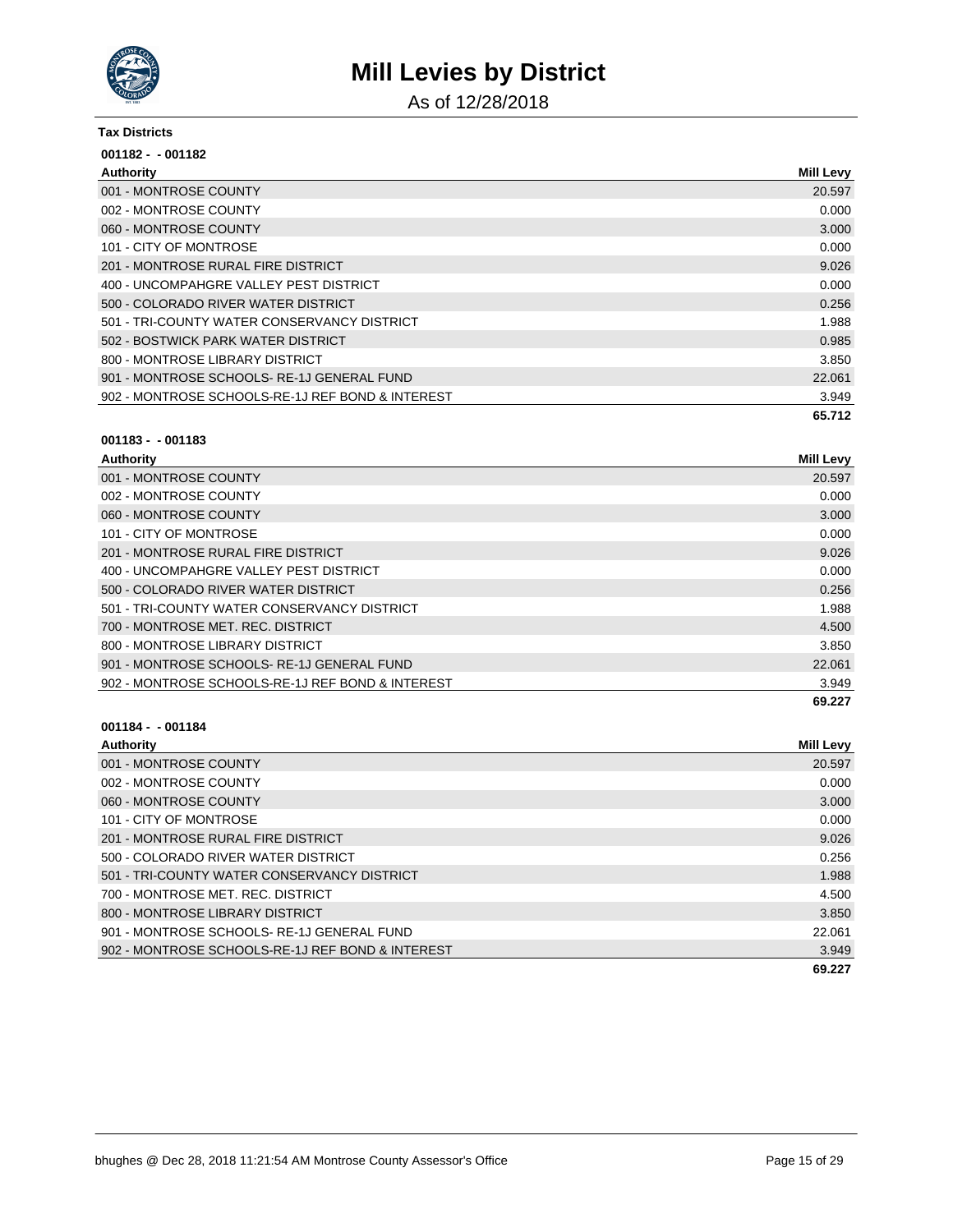

As of 12/28/2018

| <b>Tax Districts</b>                             |                  |
|--------------------------------------------------|------------------|
| $006000 - 006000$                                |                  |
| Authority                                        | <b>Mill Levy</b> |
| 001 - MONTROSE COUNTY                            | 20.597           |
| 002 - MONTROSE COUNTY                            | 0.000            |
| 060 - MONTROSE COUNTY                            | 3.000            |
| 500 - COLORADO RIVER WATER DISTRICT              | 0.256            |
| 502 - BOSTWICK PARK WATER DISTRICT               | 0.985            |
| 800 - MONTROSE LIBRARY DISTRICT                  | 3.850            |
| 901 - MONTROSE SCHOOLS-RE-1J GENERAL FUND        | 22.061           |
| 902 - MONTROSE SCHOOLS-RE-1J REF BOND & INTEREST | 3.949            |
|                                                  | 54.698           |

#### **006010 - - 006010**

| Authority                                        | <b>Mill Levy</b> |
|--------------------------------------------------|------------------|
| 001 - MONTROSE COUNTY                            | 20.597           |
| 002 - MONTROSE COUNTY                            | 0.000            |
| 060 - MONTROSE COUNTY                            | 3.000            |
| 500 - COLORADO RIVER WATER DISTRICT              | 0.256            |
| 502 - BOSTWICK PARK WATER DISTRICT               | 0.985            |
| 700 - MONTROSE MET. REC. DISTRICT                | 4.500            |
| 800 - MONTROSE LIBRARY DISTRICT                  | 3.850            |
| 901 - MONTROSE SCHOOLS-RE-1J GENERAL FUND        | 22.061           |
| 902 - MONTROSE SCHOOLS-RE-1J REF BOND & INTEREST | 3.949            |
|                                                  | 59.198           |

### **014010 - - 014010**

| Authority                                        | <b>Mill Levy</b> |
|--------------------------------------------------|------------------|
| 001 - MONTROSE COUNTY                            | 20.597           |
| 002 - MONTROSE COUNTY                            | 0.000            |
| 060 - MONTROSE COUNTY                            | 3.000            |
| 202 - OLATHE FIRE DISTRICT                       | 7.516            |
| 307 - PEA GREEN CEMETERY                         | 0.341            |
| 400 - UNCOMPAHGRE VALLEY PEST DISTRICT           | 0.000            |
| 500 - COLORADO RIVER WATER DISTRICT              | 0.256            |
| 501 - TRI-COUNTY WATER CONSERVANCY DISTRICT      | 1.988            |
| 800 - MONTROSE LIBRARY DISTRICT                  | 3.850            |
| 901 - MONTROSE SCHOOLS-RE-1J GENERAL FUND        | 22.061           |
| 902 - MONTROSE SCHOOLS-RE-1J REF BOND & INTEREST | 3.949            |
|                                                  | 63.558           |

| Authority                                        | <b>Mill Levy</b> |
|--------------------------------------------------|------------------|
| 001 - MONTROSE COUNTY                            | 20.597           |
| 002 - MONTROSE COUNTY                            | 0.000            |
| 060 - MONTROSE COUNTY                            | 3.000            |
| 102 - TOWN OF OLATHE                             | 8.744            |
| 202 - OLATHE FIRE DISTRICT                       | 7.516            |
| 302 - OLATHE CEMETERY                            | 0.897            |
| 500 - COLORADO RIVER WATER DISTRICT              | 0.256            |
| 501 - TRI-COUNTY WATER CONSERVANCY DISTRICT      | 1.988            |
| 800 - MONTROSE LIBRARY DISTRICT                  | 3.850            |
| 901 - MONTROSE SCHOOLS-RE-1J GENERAL FUND        | 22.061           |
| 902 - MONTROSE SCHOOLS-RE-1J REF BOND & INTEREST | 3.949            |
|                                                  | 72.858           |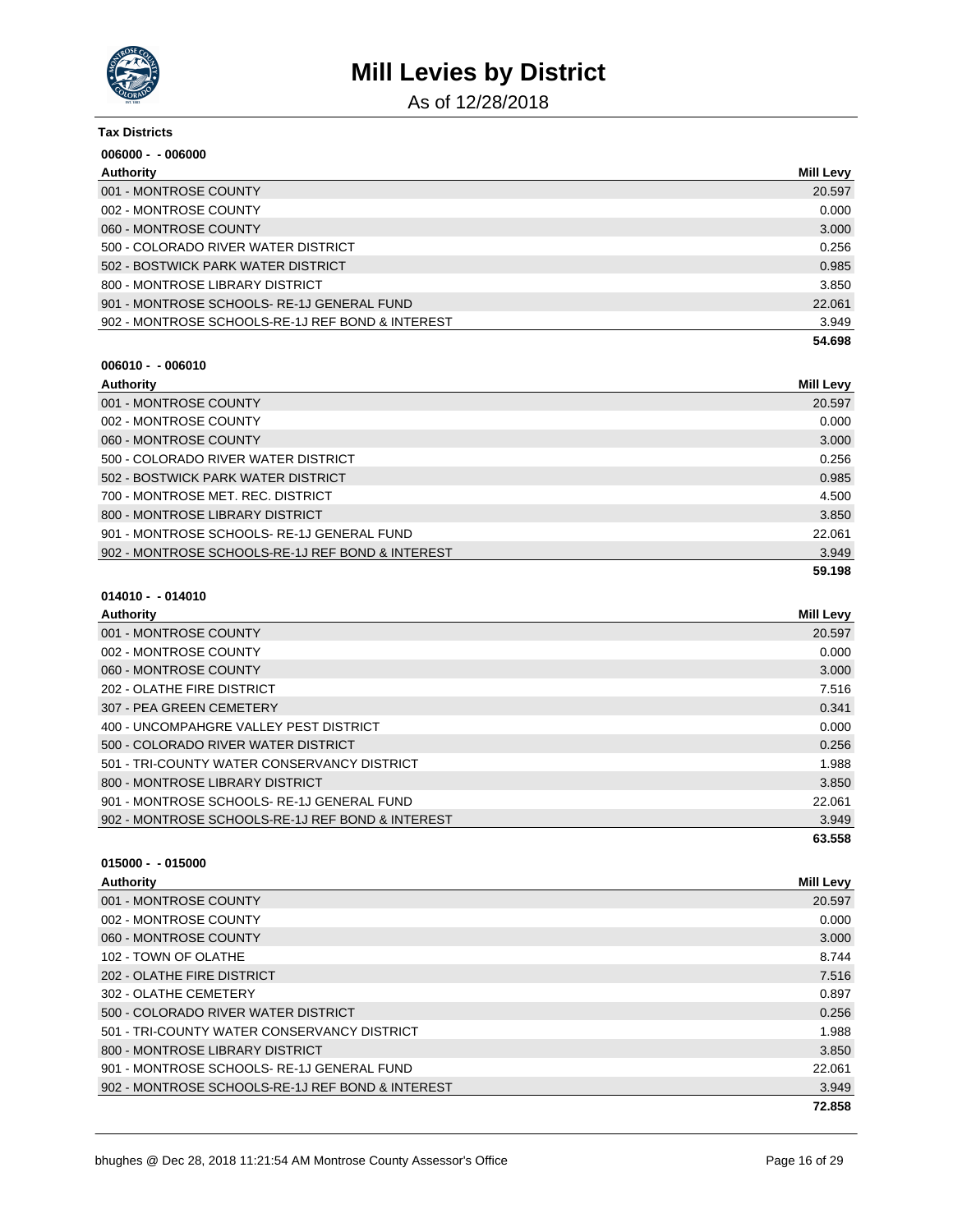

As of 12/28/2018

| <b>Tax Districts</b>                             |                  |
|--------------------------------------------------|------------------|
| $015020 - 015020$                                |                  |
| Authority                                        | <b>Mill Levy</b> |
| 001 - MONTROSE COUNTY                            | 20.597           |
| 002 - MONTROSE COUNTY                            | 0.000            |
| 060 - MONTROSE COUNTY                            | 3.000            |
| 202 - OLATHE FIRE DISTRICT                       | 7.516            |
| 302 - OLATHE CEMETERY                            | 0.897            |
| 500 - COLORADO RIVER WATER DISTRICT              | 0.256            |
| 501 - TRI-COUNTY WATER CONSERVANCY DISTRICT      | 1.988            |
| 800 - MONTROSE LIBRARY DISTRICT                  | 3.850            |
| 901 - MONTROSE SCHOOLS-RE-1J GENERAL FUND        | 22,061           |
| 902 - MONTROSE SCHOOLS-RE-1J REF BOND & INTEREST | 3.949            |
|                                                  | 64.114           |

### **015030 - - 015030**

| Authority                                        | <b>Mill Levy</b> |
|--------------------------------------------------|------------------|
| 001 - MONTROSE COUNTY                            | 20.597           |
| 002 - MONTROSE COUNTY                            | 0.000            |
| 060 - MONTROSE COUNTY                            | 3.000            |
| 202 - OLATHE FIRE DISTRICT                       | 7.516            |
| 302 - OLATHE CEMETERY                            | 0.897            |
| 400 - UNCOMPAHGRE VALLEY PEST DISTRICT           | 0.000            |
| 500 - COLORADO RIVER WATER DISTRICT              | 0.256            |
| 501 - TRI-COUNTY WATER CONSERVANCY DISTRICT      | 1.988            |
| 800 - MONTROSE LIBRARY DISTRICT                  | 3.850            |
| 901 - MONTROSE SCHOOLS-RE-1J GENERAL FUND        | 22.061           |
| 902 - MONTROSE SCHOOLS-RE-1J REF BOND & INTEREST | 3.949            |
|                                                  | 64.114           |

| Authority                                        | Mill Levy |
|--------------------------------------------------|-----------|
| 001 - MONTROSE COUNTY                            | 20.597    |
| 002 - MONTROSE COUNTY                            | 0.000     |
| 060 - MONTROSE COUNTY                            | 3.000     |
| 400 - UNCOMPAHGRE VALLEY PEST DISTRICT           | 0.000     |
| 500 - COLORADO RIVER WATER DISTRICT              | 0.256     |
| 501 - TRI-COUNTY WATER CONSERVANCY DISTRICT      | 1.988     |
| 800 - MONTROSE LIBRARY DISTRICT                  | 3.850     |
| 901 - MONTROSE SCHOOLS-RE-1J GENERAL FUND        | 22.061    |
| 902 - MONTROSE SCHOOLS-RE-1J REF BOND & INTEREST | 3.949     |
|                                                  | 55.701    |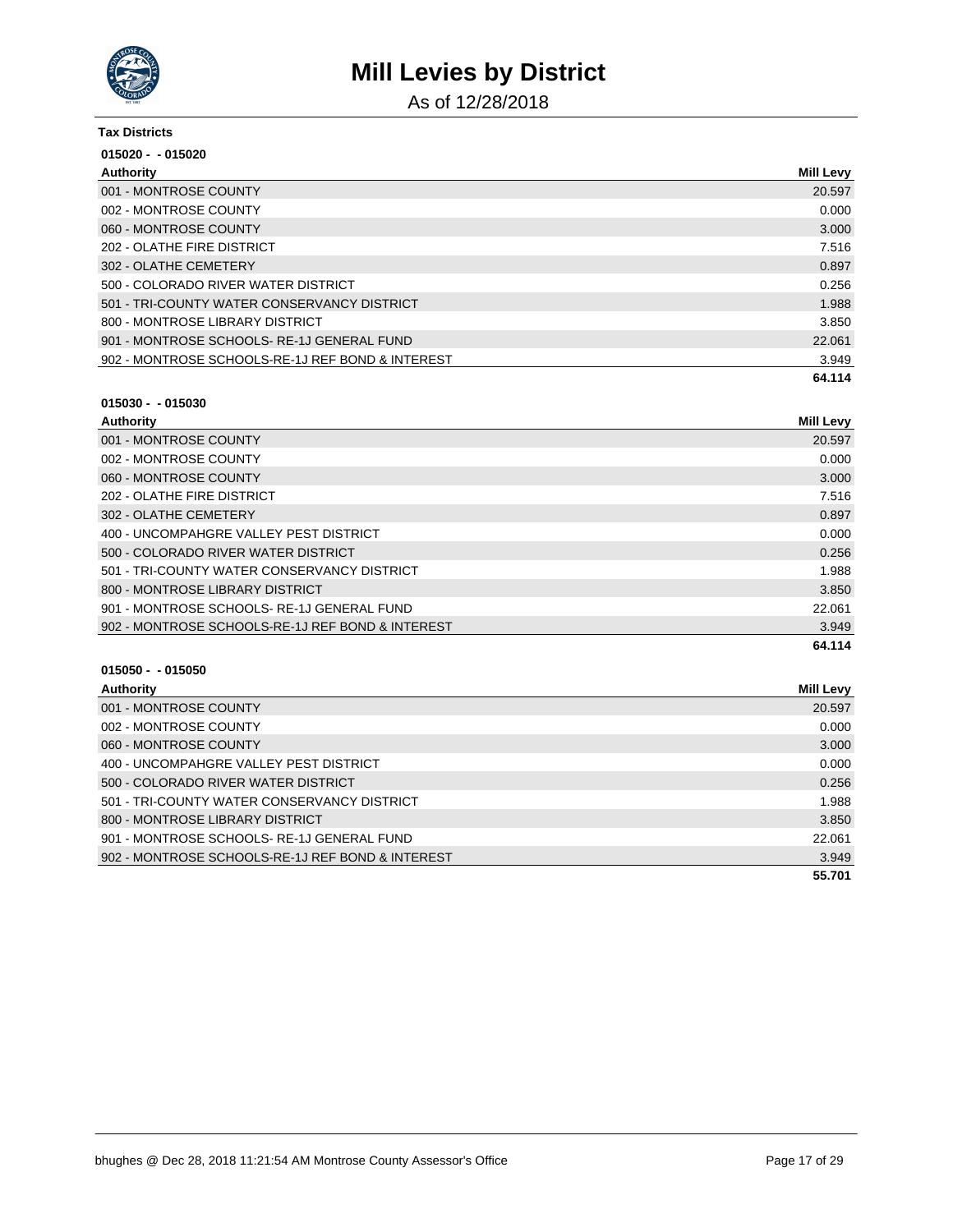

As of 12/28/2018

| <b>Tax Districts</b>                             |           |
|--------------------------------------------------|-----------|
| $015051 - 015051$                                |           |
| Authority                                        | Mill Levy |
| 001 - MONTROSE COUNTY                            | 20.597    |
| 002 - MONTROSE COUNTY                            | 0.000     |
| 060 - MONTROSE COUNTY                            | 3.000     |
| 400 - UNCOMPAHGRE VALLEY PEST DISTRICT           | 0.000     |
| 500 - COLORADO RIVER WATER DISTRICT              | 0.256     |
| 501 - TRI-COUNTY WATER CONSERVANCY DISTRICT      | 1.988     |
| 700 - MONTROSE MET. REC. DISTRICT                | 4.500     |
| 800 - MONTROSE LIBRARY DISTRICT                  | 3.850     |
| 901 - MONTROSE SCHOOLS-RE-1J GENERAL FUND        | 22.061    |
| 902 - MONTROSE SCHOOLS-RE-1J REF BOND & INTEREST | 3.949     |
|                                                  | 60.201    |

#### **015080 - - 015080**

| Authority                                        | Mill Levy |
|--------------------------------------------------|-----------|
| 001 - MONTROSE COUNTY                            | 20.597    |
| 002 - MONTROSE COUNTY                            | 0.000     |
| 060 - MONTROSE COUNTY                            | 3.000     |
| 202 - OLATHE FIRE DISTRICT                       | 7.516     |
| 500 - COLORADO RIVER WATER DISTRICT              | 0.256     |
| 506 - FRUITLAND WATER DISTRICT                   | 0.000     |
| 800 - MONTROSE LIBRARY DISTRICT                  | 3.850     |
| 901 - MONTROSE SCHOOLS-RE-1J GENERAL FUND        | 22.061    |
| 902 - MONTROSE SCHOOLS-RE-1J REF BOND & INTEREST | 3.949     |
|                                                  | 61.229    |

### **015100 - - 015100**

| Authority                                        | <b>Mill Levy</b> |
|--------------------------------------------------|------------------|
| 001 - MONTROSE COUNTY                            | 20.597           |
| 002 - MONTROSE COUNTY                            | 0.000            |
| 060 - MONTROSE COUNTY                            | 3.000            |
| 202 - OLATHE FIRE DISTRICT                       | 7.516            |
| 500 - COLORADO RIVER WATER DISTRICT              | 0.256            |
| 501 - TRI-COUNTY WATER CONSERVANCY DISTRICT      | 1.988            |
| 800 - MONTROSE LIBRARY DISTRICT                  | 3.850            |
| 901 - MONTROSE SCHOOLS-RE-1J GENERAL FUND        | 22.061           |
| 902 - MONTROSE SCHOOLS-RE-1J REF BOND & INTEREST | 3.949            |
|                                                  | 63.217           |

| <b>Authority</b>                                 | <b>Mill Levy</b> |
|--------------------------------------------------|------------------|
| 001 - MONTROSE COUNTY                            | 20.597           |
| 002 - MONTROSE COUNTY                            | 0.000            |
| 060 - MONTROSE COUNTY                            | 3.000            |
| 202 - OLATHE FIRE DISTRICT                       | 7.516            |
| 400 - UNCOMPAHGRE VALLEY PEST DISTRICT           | 0.000            |
| 500 - COLORADO RIVER WATER DISTRICT              | 0.256            |
| 501 - TRI-COUNTY WATER CONSERVANCY DISTRICT      | 1.988            |
| 800 - MONTROSE LIBRARY DISTRICT                  | 3.850            |
| 901 - MONTROSE SCHOOLS-RE-1J GENERAL FUND        | 22.061           |
| 902 - MONTROSE SCHOOLS-RE-1J REF BOND & INTEREST | 3.949            |
|                                                  | 63.217           |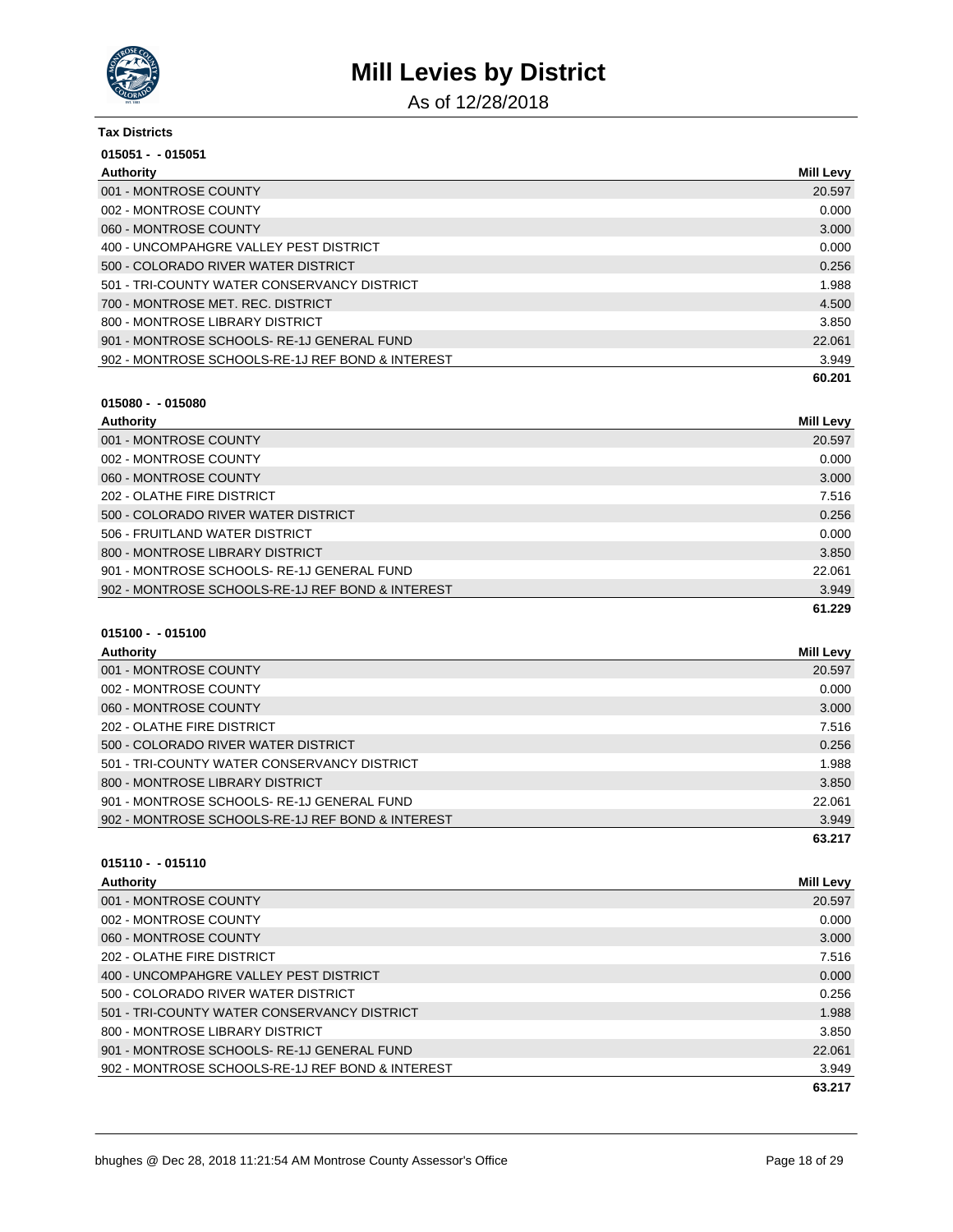

As of 12/28/2018

| <b>Tax Districts</b>                             |                  |
|--------------------------------------------------|------------------|
| 015111 - - 015111                                |                  |
| Authority                                        | <b>Mill Levy</b> |
| 001 - MONTROSE COUNTY                            | 20.597           |
| 002 - MONTROSE COUNTY                            | 0.000            |
| 060 - MONTROSE COUNTY                            | 3.000            |
| 500 - COLORADO RIVER WATER DISTRICT              | 0.256            |
| 501 - TRI-COUNTY WATER CONSERVANCY DISTRICT      | 1.988            |
| 506 - FRUITLAND WATER DISTRICT                   | 0.000            |
| 800 - MONTROSE LIBRARY DISTRICT                  | 3.850            |
| 901 - MONTROSE SCHOOLS-RE-1J GENERAL FUND        | 22.061           |
| 902 - MONTROSE SCHOOLS-RE-1J REF BOND & INTEREST | 3.949            |
|                                                  | 55.701           |

### **015112 - - 015112**

| Authority                                        | <b>Mill Levy</b> |
|--------------------------------------------------|------------------|
| 001 - MONTROSE COUNTY                            | 20.597           |
| 002 - MONTROSE COUNTY                            | 0.000            |
| 060 - MONTROSE COUNTY                            | 3.000            |
| 202 - OLATHE FIRE DISTRICT                       | 7.516            |
| 302 - OLATHE CEMETERY                            | 0.897            |
| 500 - COLORADO RIVER WATER DISTRICT              | 0.256            |
| 501 - TRI-COUNTY WATER CONSERVANCY DISTRICT      | 1.988            |
| 502 - BOSTWICK PARK WATER DISTRICT               | 0.985            |
| 800 - MONTROSE LIBRARY DISTRICT                  | 3.850            |
| 901 - MONTROSE SCHOOLS-RE-1J GENERAL FUND        | 22.061           |
| 902 - MONTROSE SCHOOLS-RE-1J REF BOND & INTEREST | 3.949            |
|                                                  | 65.099           |

### **015113 - - 015113**

| Authority                                        | Mill Levy |
|--------------------------------------------------|-----------|
| 001 - MONTROSE COUNTY                            | 20.597    |
| 002 - MONTROSE COUNTY                            | 0.000     |
| 060 - MONTROSE COUNTY                            | 3.000     |
| 202 - OLATHE FIRE DISTRICT                       | 7.516     |
| 307 - PEA GREEN CEMETERY                         | 0.341     |
| 500 - COLORADO RIVER WATER DISTRICT              | 0.256     |
| 501 - TRI-COUNTY WATER CONSERVANCY DISTRICT      | 1.988     |
| 800 - MONTROSE LIBRARY DISTRICT                  | 3.850     |
| 901 - MONTROSE SCHOOLS-RE-1J GENERAL FUND        | 22.061    |
| 902 - MONTROSE SCHOOLS-RE-1J REF BOND & INTEREST | 3.949     |
|                                                  | 63.558    |

| Authority                                        | <b>Mill Levy</b> |
|--------------------------------------------------|------------------|
| 001 - MONTROSE COUNTY                            | 20.597           |
| 002 - MONTROSE COUNTY                            | 0.000            |
| 060 - MONTROSE COUNTY                            | 3.000            |
| 503 - SOUTHWESTERN WATER DISTRICT                | 0.407            |
| 800 - MONTROSE LIBRARY DISTRICT                  | 3.850            |
| 901 - MONTROSE SCHOOLS-RE-1J GENERAL FUND        | 22.061           |
| 902 - MONTROSE SCHOOLS-RE-1J REF BOND & INTEREST | 3.949            |
|                                                  | 53.864           |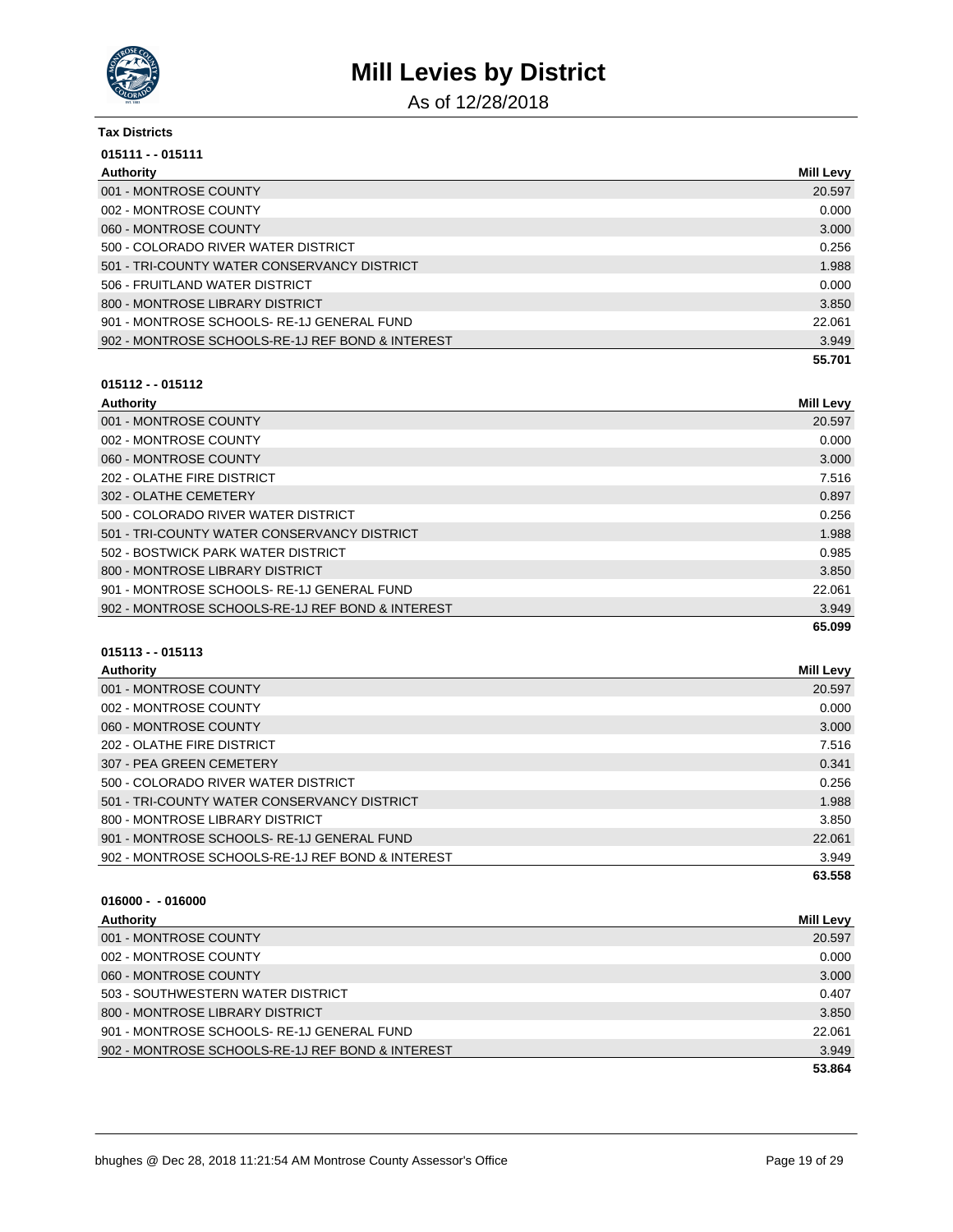

As of 12/28/2018

| Tax Districts                                    |                  |
|--------------------------------------------------|------------------|
| $016010 - 016010$                                |                  |
| Authority                                        | <b>Mill Levy</b> |
| 001 - MONTROSE COUNTY                            | 20.597           |
| 002 - MONTROSE COUNTY                            | 0.000            |
| 060 - MONTROSE COUNTY                            | 3.000            |
| 501 - TRI-COUNTY WATER CONSERVANCY DISTRICT      | 1.988            |
| 503 - SOUTHWESTERN WATER DISTRICT                | 0.407            |
| 800 - MONTROSE LIBRARY DISTRICT                  | 3.850            |
| 901 - MONTROSE SCHOOLS-RE-1J GENERAL FUND        | 22,061           |
| 902 - MONTROSE SCHOOLS-RE-1J REF BOND & INTEREST | 3.949            |
|                                                  | 55.852           |

#### **016020 - - 016020**

| Authority                                        | <b>Mill Levy</b> |
|--------------------------------------------------|------------------|
| 001 - MONTROSE COUNTY                            | 20.597           |
| 002 - MONTROSE COUNTY                            | 0.000            |
| 060 - MONTROSE COUNTY                            | 3.000            |
| 501 - TRI-COUNTY WATER CONSERVANCY DISTRICT      | 1.988            |
| 503 - SOUTHWESTERN WATER DISTRICT                | 0.407            |
| 702 - CORNERSTONE METROPOLITAN DISTRICT #1       | 0.000            |
| 800 - MONTROSE LIBRARY DISTRICT                  | 3.850            |
| 901 - MONTROSE SCHOOLS-RE-1J GENERAL FUND        | 22.061           |
| 902 - MONTROSE SCHOOLS-RE-1J REF BOND & INTEREST | 3.949            |
|                                                  | 55.852           |

### **016030 - - 016030**

| Authority                                        | Mill Levy |
|--------------------------------------------------|-----------|
| 001 - MONTROSE COUNTY                            | 20.597    |
| 002 - MONTROSE COUNTY                            | 0.000     |
| 060 - MONTROSE COUNTY                            | 3.000     |
| 501 - TRI-COUNTY WATER CONSERVANCY DISTRICT      | 1.988     |
| 503 - SOUTHWESTERN WATER DISTRICT                | 0.407     |
| 703 - CORNERSTONE METROPOLITAN DISTRICT #2       | 110.000   |
| 800 - MONTROSE LIBRARY DISTRICT                  | 3.850     |
| 901 - MONTROSE SCHOOLS-RE-1J GENERAL FUND        | 22.061    |
| 902 - MONTROSE SCHOOLS-RE-1J REF BOND & INTEREST | 3.949     |
|                                                  | 165.852   |

| Authority                                 | <b>Mill Levy</b> |
|-------------------------------------------|------------------|
| 001 - MONTROSE COUNTY                     | 20.597           |
| 002 - MONTROSE COUNTY                     | 0.000            |
| 060 - MONTROSE COUNTY                     | 3.000            |
| 204 - NORWOOD FIRE PROTECTION DISTRICT    | 10.600           |
| 503 - SOUTHWESTERN WATER DISTRICT         | 0.407            |
| 504 - SAN MIGUEL WATER DISTRICT           | 0.112            |
| 800 - MONTROSE LIBRARY DISTRICT           | 3.850            |
| 917 - NORWOOD SCHOOLS-R2J GENERAL FUND    | 15.361           |
| 918 - NORWOOD SCHOOLS-R2J BOND & INTEREST | 6.830            |
|                                           | 60.757           |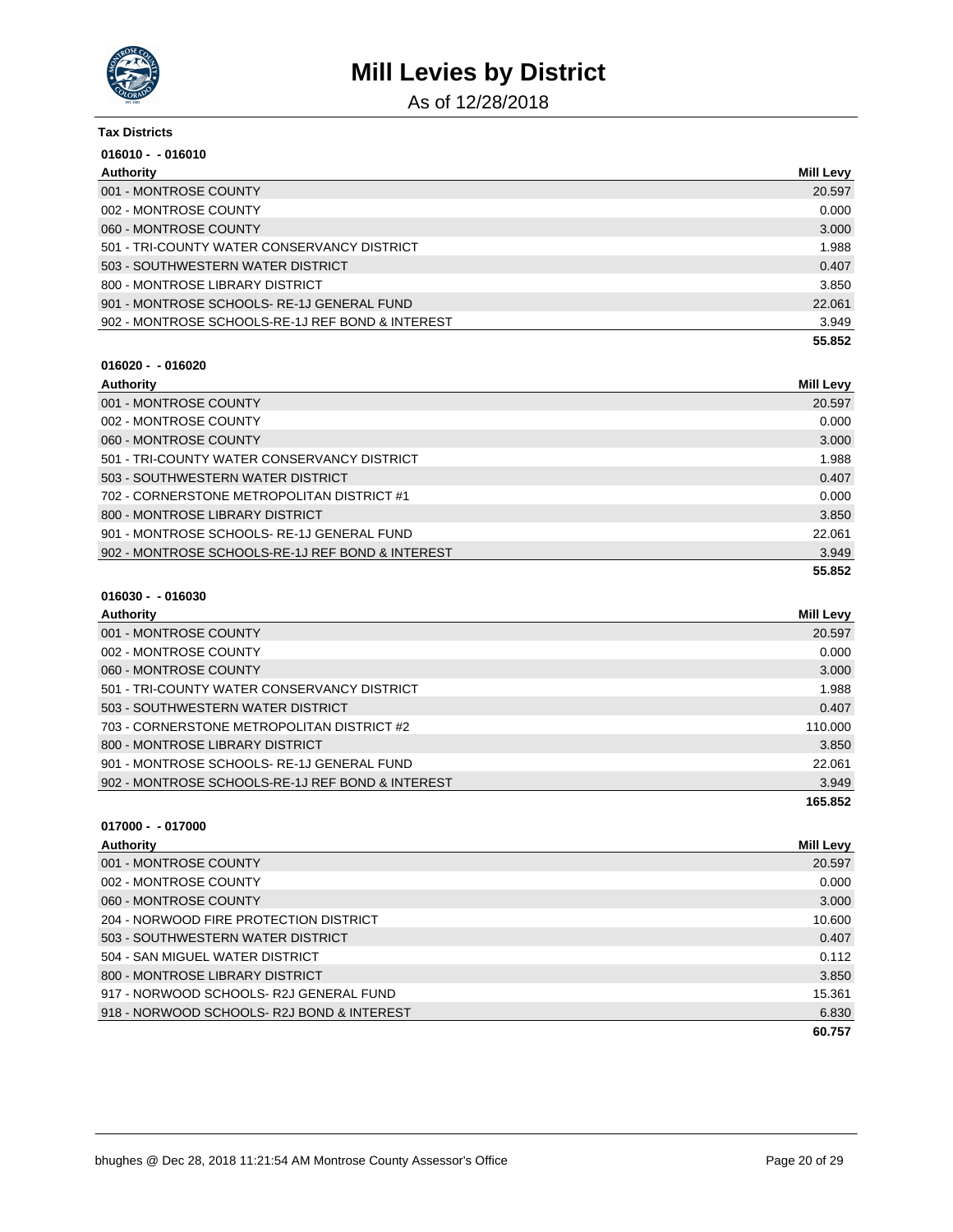

As of 12/28/2018

### **Tax Districts 017010 - - 017010 Authority Mill Levy** 001 - MONTROSE COUNTY 20.597 002 - MONTROSE COUNTY CONTROL COUNTY CONTROL CONTROL CONTROL CONTROL CONTROL CONTROL CONTROL CONTROL CONTROL CONTROL CONTROL CONTROL CONTROL CONTROL CONTROL CONTROL CONTROL CONTROL CONTROL CONTROL CONTROL CONTROL CONTROL C 060 - MONTROSE COUNTY 3.000 503 - SOUTHWESTERN WATER DISTRICT 0.407 504 - SAN MIGUEL WATER DISTRICT 0.112

|                                            | 50.157 |
|--------------------------------------------|--------|
| 918 - NORWOOD SCHOOLS- R2J BOND & INTEREST | 6.830  |
| 917 - NORWOOD SCHOOLS- R2J GENERAL FUND-   | 15.361 |
| 800 - MONTROSE LIBRARY DISTRICT            | 3.850  |

#### **017020 - - 017020**

| Authority                                  | <b>Mill Levy</b> |
|--------------------------------------------|------------------|
| 001 - MONTROSE COUNTY                      | 20.597           |
| 002 - MONTROSE COUNTY                      | 0.000            |
| 060 - MONTROSE COUNTY                      | 3.000            |
| 503 - SOUTHWESTERN WATER DISTRICT          | 0.407            |
| 800 - MONTROSE LIBRARY DISTRICT            | 3.850            |
| 917 - NORWOOD SCHOOLS- R2J GENERAL FUND    | 15.361           |
| 918 - NORWOOD SCHOOLS- R2J BOND & INTEREST | 6.830            |
|                                            | 50.045           |

#### **017030 - - 017030**

| Authority                                 | <b>Mill Levy</b> |
|-------------------------------------------|------------------|
| 001 - MONTROSE COUNTY                     | 20.597           |
| 002 - MONTROSE COUNTY                     | 0.000            |
| 060 - MONTROSE COUNTY                     | 3.000            |
| 204 - NORWOOD FIRE PROTECTION DISTRICT    | 10.600           |
| 503 - SOUTHWESTERN WATER DISTRICT         | 0.407            |
| 800 - MONTROSE LIBRARY DISTRICT           | 3.850            |
| 917 - NORWOOD SCHOOLS-R2J GENERAL FUND    | 15.361           |
| 918 - NORWOOD SCHOOLS-R2J BOND & INTEREST | 6.830            |
|                                           | 60.645           |

### **017040 - - 017040 Authority Mill Levy** 001 - MONTROSE COUNTY 20.597 002 - MONTROSE COUNTY CONTROL COUNTY CONTROL CONTROL CONTROL CONTROL CONTROL CONTROL CONTROL CONTROL CONTROL CONTROL CONTROL CONTROL CONTROL CONTROL CONTROL CONTROL CONTROL CONTROL CONTROL CONTROL CONTROL CONTROL CONTROL C 060 - MONTROSE COUNTY 3.000 NORTH AND THE SERVICE OF THE SERVICE OF THE SERVICE OF THE SERVICE OF THE SERVICE O 503 - SOUTHWESTERN WATER DISTRICT 0.407 504 - SAN MIGUEL WATER DISTRICT 0.112 800 - MONTROSE LIBRARY DISTRICT NEWSLEY AND THE SERVICE OF SALES AND STRICT AND STRICT AND STRICT AND STRICT AND STRICT AND STRICT AND STRICT AND STRICT AND STRICT AND STRICT AND STRICT AND STRICT AND STRICT AND STRICT AND 901 - MONTROSE SCHOOLS- RE-1J GENERAL FUND 22.061 902 - MONTROSE SCHOOLS-RE-1J REF BOND & INTEREST 3.949 **53.976**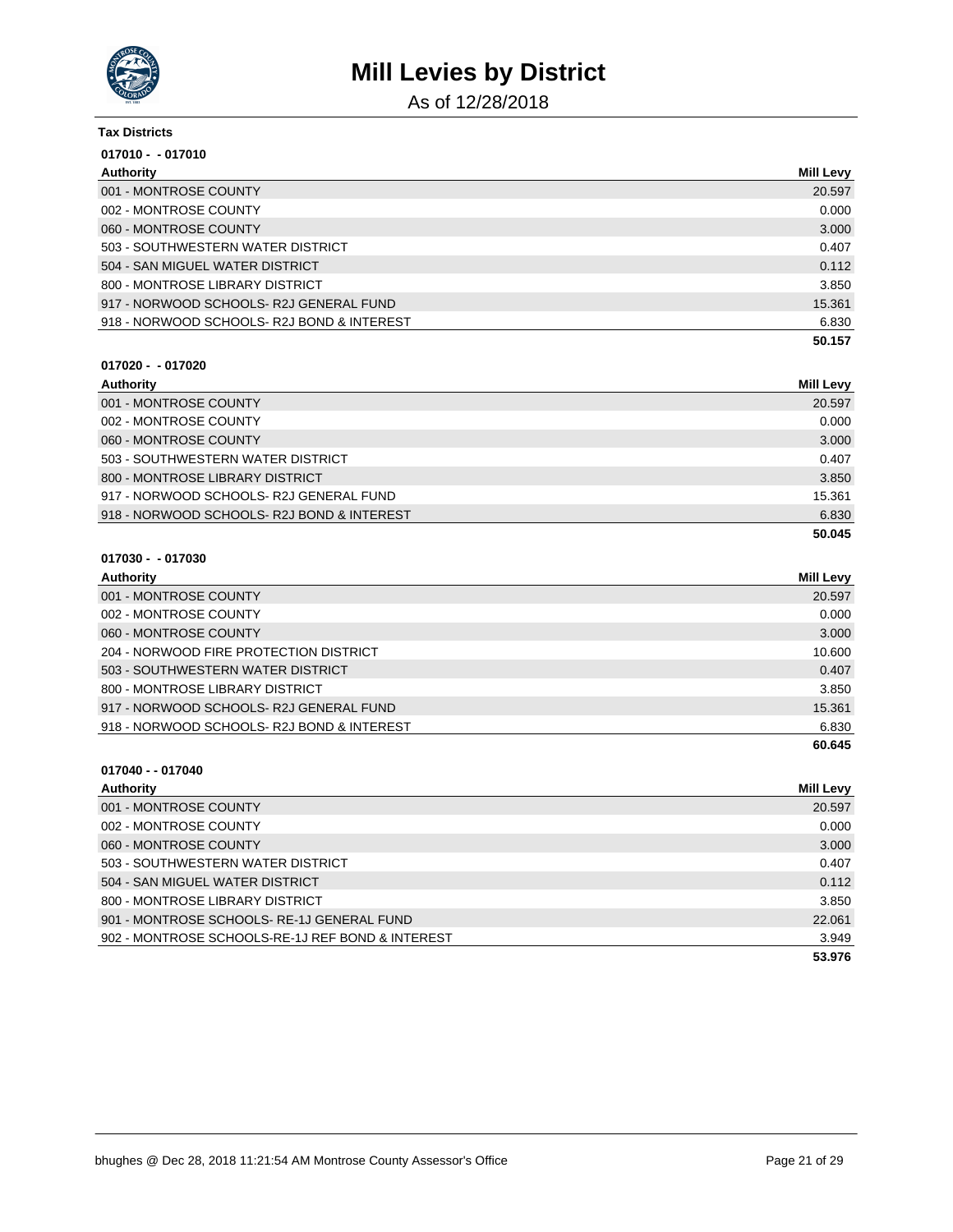

As of 12/28/2018

| <b>Tax Districts</b>                             |                  |
|--------------------------------------------------|------------------|
| 017050 - - 017050                                |                  |
| Authority                                        | <b>Mill Levy</b> |
| 001 - MONTROSE COUNTY                            | 20.597           |
| 002 - MONTROSE COUNTY                            | 0.000            |
| 060 - MONTROSE COUNTY                            | 3.000            |
| 204 - NORWOOD FIRE PROTECTION DISTRICT           | 10.600           |
| 503 - SOUTHWESTERN WATER DISTRICT                | 0.407            |
| 504 - SAN MIGUEL WATER DISTRICT                  | 0.112            |
| 800 - MONTROSE LIBRARY DISTRICT                  | 3.850            |
| 901 - MONTROSE SCHOOLS-RE-1J GENERAL FUND        | 22.061           |
| 902 - MONTROSE SCHOOLS-RE-1J REF BOND & INTEREST | 3.949            |
|                                                  | 64.576           |
| $018000 - 018000$                                |                  |
| <b>Authority</b>                                 | <b>Mill Levy</b> |

| Authority                                     | Mill Levy |
|-----------------------------------------------|-----------|
| 001 - MONTROSE COUNTY                         | 20.597    |
| 002 - MONTROSE COUNTY                         | 0.000     |
| 060 - MONTROSE COUNTY                         | 3.000     |
| 104 - TOWN OF NUCLA                           | 15.253    |
| 203 - NUCLA-NATURITA FIRE PROTECTION DISTRICT | 5.500     |
| 303 - NUCLA-NATURITA CEMETERY                 | 0.638     |
| 503 - SOUTHWESTERN WATER DISTRICT             | 0.407     |
| 925 - WEST END SCHOOLS-RE2 GENERAL FUND       | 26.727    |
|                                               | 72.122    |

| $025000 -$ | - 025000 |
|------------|----------|
|------------|----------|

| Authority                                     | Mill Levy |
|-----------------------------------------------|-----------|
| 001 - MONTROSE COUNTY                         | 20.597    |
| 002 - MONTROSE COUNTY                         | 0.000     |
| 060 - MONTROSE COUNTY                         | 3.000     |
| 103 - TOWN OF NATURITA                        | 13.936    |
| 203 - NUCLA-NATURITA FIRE PROTECTION DISTRICT | 5.500     |
| 303 - NUCLA-NATURITA CEMETERY                 | 0.638     |
| 503 - SOUTHWESTERN WATER DISTRICT             | 0.407     |
| 504 - SAN MIGUEL WATER DISTRICT               | 0.112     |
| 800 - MONTROSE LIBRARY DISTRICT               | 3.850     |
| 925 - WEST END SCHOOLS-RE2 GENERAL FUND       | 26.727    |
|                                               | 74.767    |

| $025005 - 025005$                             |                  |
|-----------------------------------------------|------------------|
| Authority                                     | <b>Mill Levy</b> |
| 001 - MONTROSE COUNTY                         | 20.597           |
| 002 - MONTROSE COUNTY                         | 0.000            |
| 060 - MONTROSE COUNTY                         | 3.000            |
| 103 - TOWN OF NATURITA                        | 13.936           |
| 203 - NUCLA-NATURITA FIRE PROTECTION DISTRICT | 5.500            |
| 303 - NUCLA-NATURITA CEMETERY                 | 0.638            |
| 503 - SOUTHWESTERN WATER DISTRICT             | 0.407            |
| 800 - MONTROSE LIBRARY DISTRICT               | 3.850            |
| 925 - WEST END SCHOOLS-RE2 GENERAL FUND       | 26.727           |
|                                               | 74.655           |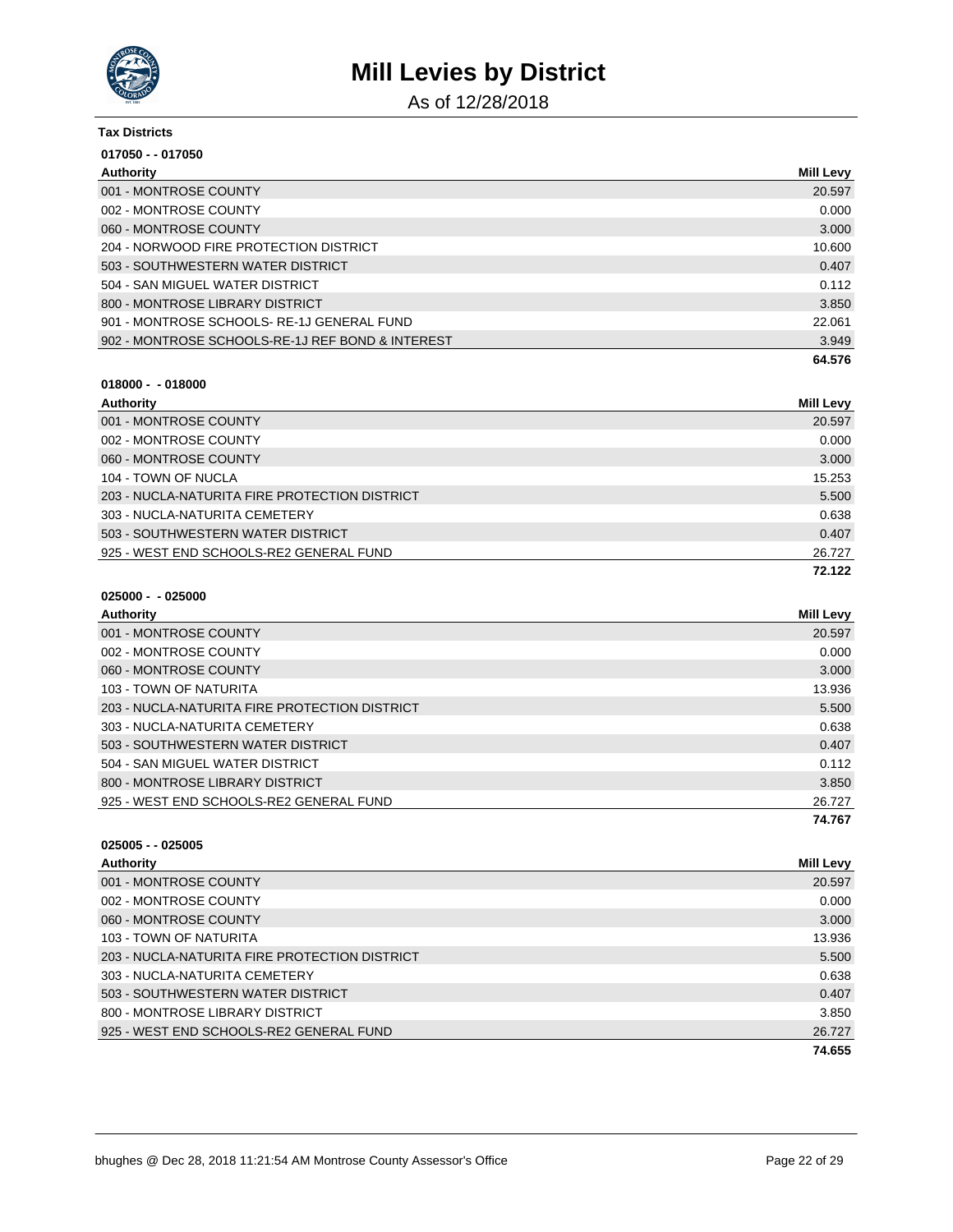

As of 12/28/2018

| <b>Tax Districts</b>                          |                  |
|-----------------------------------------------|------------------|
| $025010 - 025010$                             |                  |
| Authority                                     | <b>Mill Levy</b> |
| 001 - MONTROSE COUNTY                         | 20.597           |
| 002 - MONTROSE COUNTY                         | 0.000            |
| 060 - MONTROSE COUNTY                         | 3.000            |
| 203 - NUCLA-NATURITA FIRE PROTECTION DISTRICT | 5.500            |
| 303 - NUCLA-NATURITA CEMETERY                 | 0.638            |
| 503 - SOUTHWESTERN WATER DISTRICT             | 0.407            |
| 504 - SAN MIGUEL WATER DISTRICT               | 0.112            |
| 800 - MONTROSE LIBRARY DISTRICT               | 3.850            |
| 925 - WEST END SCHOOLS-RE2 GENERAL FUND       | 26.727           |
|                                               | 60.831           |

#### **025018 - - 025018**

| Authority                               | <b>Mill Levy</b> |
|-----------------------------------------|------------------|
| 001 - MONTROSE COUNTY                   | 20.597           |
| 002 - MONTROSE COUNTY                   | 0.000            |
| 060 - MONTROSE COUNTY                   | 3.000            |
| 503 - SOUTHWESTERN WATER DISTRICT       | 0.407            |
| 504 - SAN MIGUEL WATER DISTRICT         | 0.112            |
| 800 - MONTROSE LIBRARY DISTRICT         | 3.850            |
| 925 - WEST END SCHOOLS-RE2 GENERAL FUND | 26.727           |
|                                         | 54.693           |

### **025021 - - 025021**

| <b>Authority</b>                              | Mill Levy |
|-----------------------------------------------|-----------|
| 001 - MONTROSE COUNTY                         | 20.597    |
| 002 - MONTROSE COUNTY                         | 0.000     |
| 060 - MONTROSE COUNTY                         | 3.000     |
| 203 - NUCLA-NATURITA FIRE PROTECTION DISTRICT | 5.500     |
| 503 - SOUTHWESTERN WATER DISTRICT             | 0.407     |
| 504 - SAN MIGUEL WATER DISTRICT               | 0.112     |
| 800 - MONTROSE LIBRARY DISTRICT               | 3.850     |
| 925 - WEST END SCHOOLS-RE2 GENERAL FUND       | 26.727    |
|                                               | 60.193    |

| Authority                                     | <b>Mill Levy</b> |
|-----------------------------------------------|------------------|
| 001 - MONTROSE COUNTY                         | 20.597           |
| 002 - MONTROSE COUNTY                         | 0.000            |
| 060 - MONTROSE COUNTY                         | 3.000            |
| 203 - NUCLA-NATURITA FIRE PROTECTION DISTRICT | 5.500            |
| 503 - SOUTHWESTERN WATER DISTRICT             | 0.407            |
| 800 - MONTROSE LIBRARY DISTRICT               | 3.850            |
| 925 - WEST END SCHOOLS-RE2 GENERAL FUND       | 26.727           |
|                                               | 60.081           |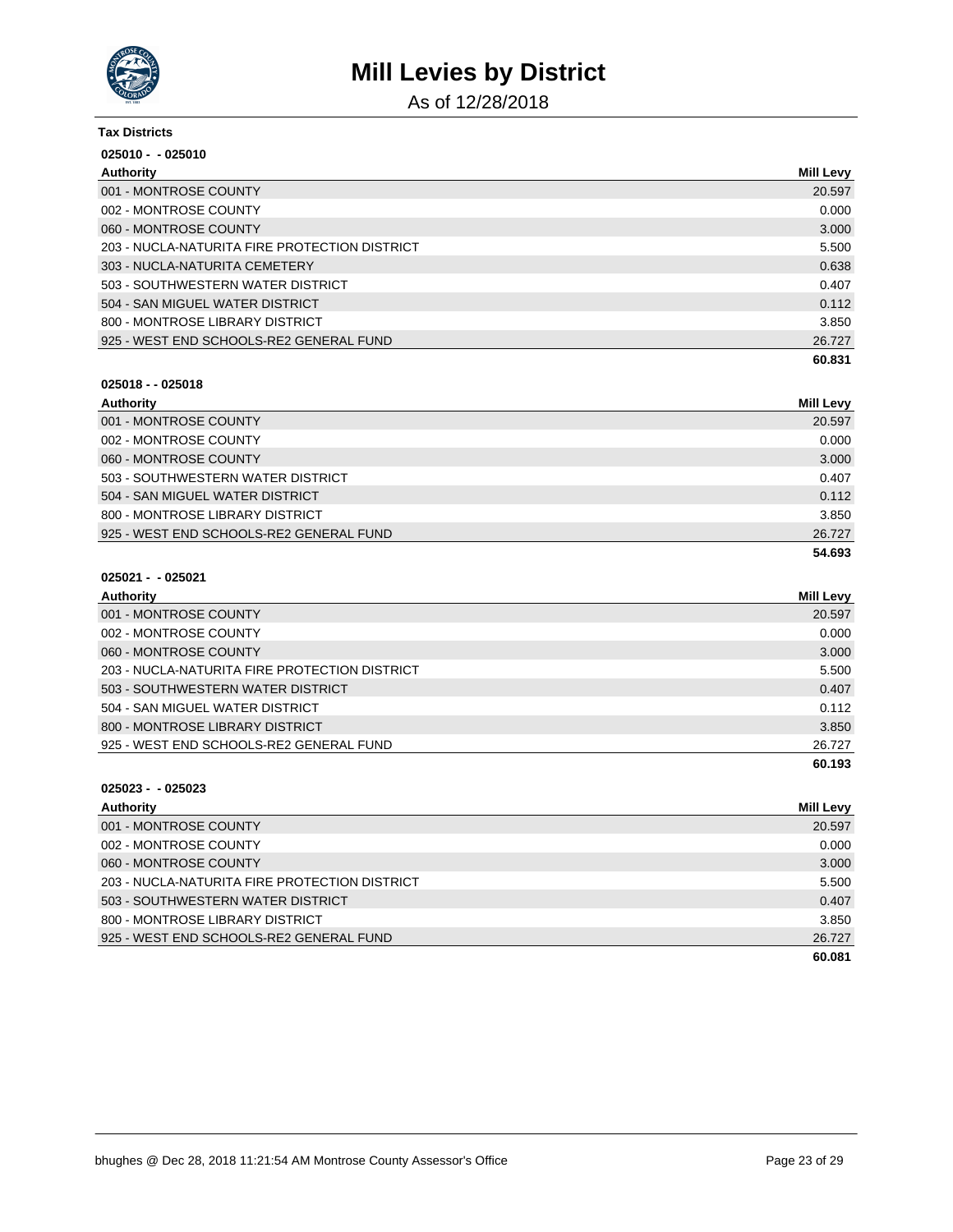

As of 12/28/2018

| <b>Tax Districts</b>                    |                  |
|-----------------------------------------|------------------|
| $025030 - 025030$                       |                  |
| <b>Authority</b>                        | <b>Mill Levy</b> |
| 001 - MONTROSE COUNTY                   | 20.597           |
| 002 - MONTROSE COUNTY                   | 0.000            |
| 060 - MONTROSE COUNTY                   | 3.000            |
| 503 - SOUTHWESTERN WATER DISTRICT       | 0.407            |
| 800 - MONTROSE LIBRARY DISTRICT         | 3.850            |
| 925 - WEST END SCHOOLS-RE2 GENERAL FUND | 26.727           |
|                                         | 54.581           |
| $025031 - 025031$                       |                  |
| <b>Authority</b>                        | <b>Mill Levy</b> |
| 001 - MONTROSE COUNTY                   | 20.597           |
| 002 - MONTROSE COUNTY                   | 0.000            |
| 060 - MONTROSE COUNTY                   | 3.000            |
| 206 - PARADOX RURAL FIRE DISTRICT       | 7.000            |
| 503 - SOUTHWESTERN WATER DISTRICT       | 0.407            |
| 507 - PARADOX VALLEY WATER DISTRICT     | 0.550            |
| 800 - MONTROSE LIBRARY DISTRICT         | 3.850            |
| 925 - WEST END SCHOOLS-RE2 GENERAL FUND | 26.727           |
|                                         | 62.131           |
| $025032 - 025032$                       |                  |
| Authority                               | <b>Mill Levy</b> |
| 001 - MONTROSE COUNTY                   | 20.597           |
| 002 - MONTROSE COUNTY                   | 0.000            |
| 060 - MONTROSE COUNTY                   | 3.000            |
| 206 - PARADOX RURAL FIRE DISTRICT       | 7.000            |
| 503 - SOUTHWESTERN WATER DISTRICT       | 0.407            |
| 800 - MONTROSE LIBRARY DISTRICT         | 3.850            |
| 925 - WEST END SCHOOLS-RE2 GENERAL FUND | 26.727           |
|                                         | 61.581           |
| 025034 - - 025034                       |                  |
| <b>Authority</b>                        | Mill Levy        |
| 001 - MONTROSE COUNTY                   | 20.597           |
| 002 - MONTROSE COUNTY                   | 0.000            |
| 060 - MONTROSE COUNTY                   | 3.000            |

|                                                                                                                                                                                                                                                                                                                                                                                                                                                            | 61.693 |
|------------------------------------------------------------------------------------------------------------------------------------------------------------------------------------------------------------------------------------------------------------------------------------------------------------------------------------------------------------------------------------------------------------------------------------------------------------|--------|
| 925 - WEST END SCHOOLS-RE2 GENERAL FUND                                                                                                                                                                                                                                                                                                                                                                                                                    | 26.727 |
| 800 - MONTROSE LIBRARY DISTRICT                                                                                                                                                                                                                                                                                                                                                                                                                            | 3.850  |
| 504 - SAN MIGUEL WATER DISTRICT                                                                                                                                                                                                                                                                                                                                                                                                                            | 0.112  |
| 503 - SOUTHWESTERN WATER DISTRICT                                                                                                                                                                                                                                                                                                                                                                                                                          | 0.407  |
| 206 - PARADOX RURAL FIRE DISTRICT                                                                                                                                                                                                                                                                                                                                                                                                                          | 7.000  |
| $\begin{array}{c} \n\text{C} \\ \text{C} \\ \text{C} \\ \text{C} \\ \text{C} \\ \text{C} \\ \text{C} \\ \text{C} \\ \text{C} \\ \text{C} \\ \text{C} \\ \text{C} \\ \text{C} \\ \text{C} \\ \text{C} \\ \text{C} \\ \text{C} \\ \text{C} \\ \text{C} \\ \text{C} \\ \text{C} \\ \text{C} \\ \text{C} \\ \text{C} \\ \text{C} \\ \text{C} \\ \text{C} \\ \text{C} \\ \text{C} \\ \text{C} \\ \text{C} \\ \text{C} \\ \text{C} \\ \text{C} \\ \text{C} \\ \$ | v.vvv  |

**025035 - - 025035 Authority Mill Levy** 001 - MONTROSE COUNTY 20.597 002 - MONTROSE COUNTY 0.000 060 - MONTROSE COUNTY 3.000 500 - COLORADO RIVER WATER DISTRICT 0.256 800 - MONTROSE LIBRARY DISTRICT 3.850 925 - WEST END SCHOOLS-RE2 GENERAL FUND 26.727 **54.430**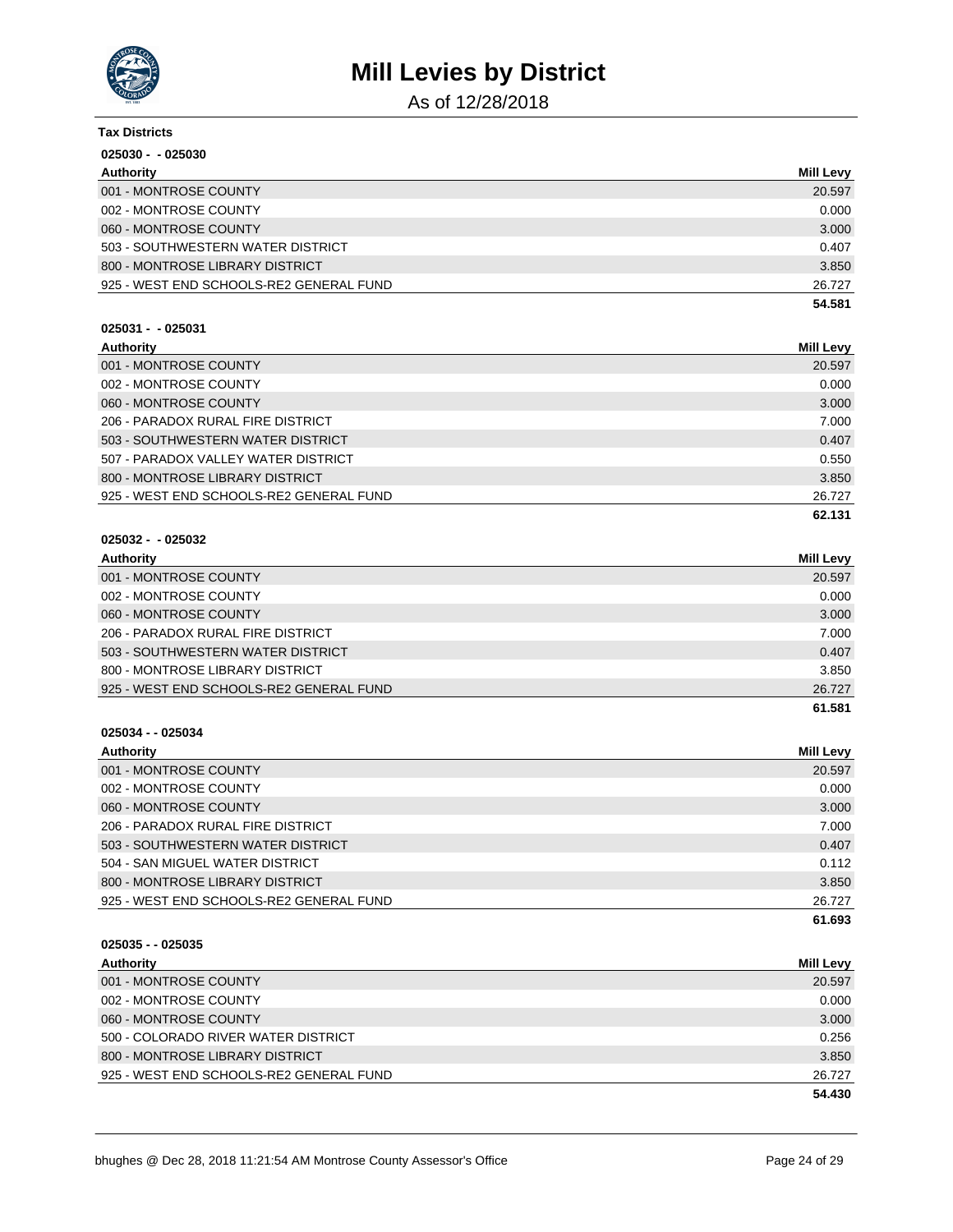

As of 12/28/2018

| <b>Tax Districts</b>                    |                  |
|-----------------------------------------|------------------|
| $025037 - 025037$                       |                  |
| Authority                               | <b>Mill Levy</b> |
| 001 - MONTROSE COUNTY                   | 20.597           |
| 002 - MONTROSE COUNTY                   | 0.000            |
| 060 - MONTROSE COUNTY                   | 3.000            |
| 204 - NORWOOD FIRE PROTECTION DISTRICT  | 10.600           |
| 503 - SOUTHWESTERN WATER DISTRICT       | 0.407            |
| 800 - MONTROSE LIBRARY DISTRICT         | 3.850            |
| 925 - WEST END SCHOOLS-RE2 GENERAL FUND | 26.727           |
|                                         | 65.181           |

### **025039 - - 025039**

| Authority                               | Mill Levy |
|-----------------------------------------|-----------|
| 001 - MONTROSE COUNTY                   | 20.597    |
| 002 - MONTROSE COUNTY                   | 0.000     |
| 060 - MONTROSE COUNTY                   | 3.000     |
| 204 - NORWOOD FIRE PROTECTION DISTRICT  | 10.600    |
| 503 - SOUTHWESTERN WATER DISTRICT       | 0.407     |
| 504 - SAN MIGUEL WATER DISTRICT         | 0.112     |
| 800 - MONTROSE LIBRARY DISTRICT         | 3.850     |
| 925 - WEST END SCHOOLS-RE2 GENERAL FUND | 26.727    |
|                                         | 65.293    |

### **025040 - - 025040**

| Authority                                     | Mill Levy |
|-----------------------------------------------|-----------|
| 001 - MONTROSE COUNTY                         | 20.597    |
| 002 - MONTROSE COUNTY                         | 0.000     |
| 060 - MONTROSE COUNTY                         | 3.000     |
| 203 - NUCLA-NATURITA FIRE PROTECTION DISTRICT | 5.500     |
| 303 - NUCLA-NATURITA CEMETERY                 | 0.638     |
| 503 - SOUTHWESTERN WATER DISTRICT             | 0.407     |
| 800 - MONTROSE LIBRARY DISTRICT               | 3.850     |
| 925 - WEST END SCHOOLS-RE2 GENERAL FUND       | 26.727    |
|                                               | 60.719    |

| Authority                               | <b>Mill Levy</b> |
|-----------------------------------------|------------------|
| 001 - MONTROSE COUNTY                   | 20.597           |
| 002 - MONTROSE COUNTY                   | 0.000            |
| 060 - MONTROSE COUNTY                   | 3.000            |
| 503 - SOUTHWESTERN WATER DISTRICT       | 0.407            |
| 507 - PARADOX VALLEY WATER DISTRICT     | 0.550            |
| 800 - MONTROSE LIBRARY DISTRICT         | 3.850            |
| 925 - WEST END SCHOOLS-RE2 GENERAL FUND | 26.727           |
|                                         | 55.131           |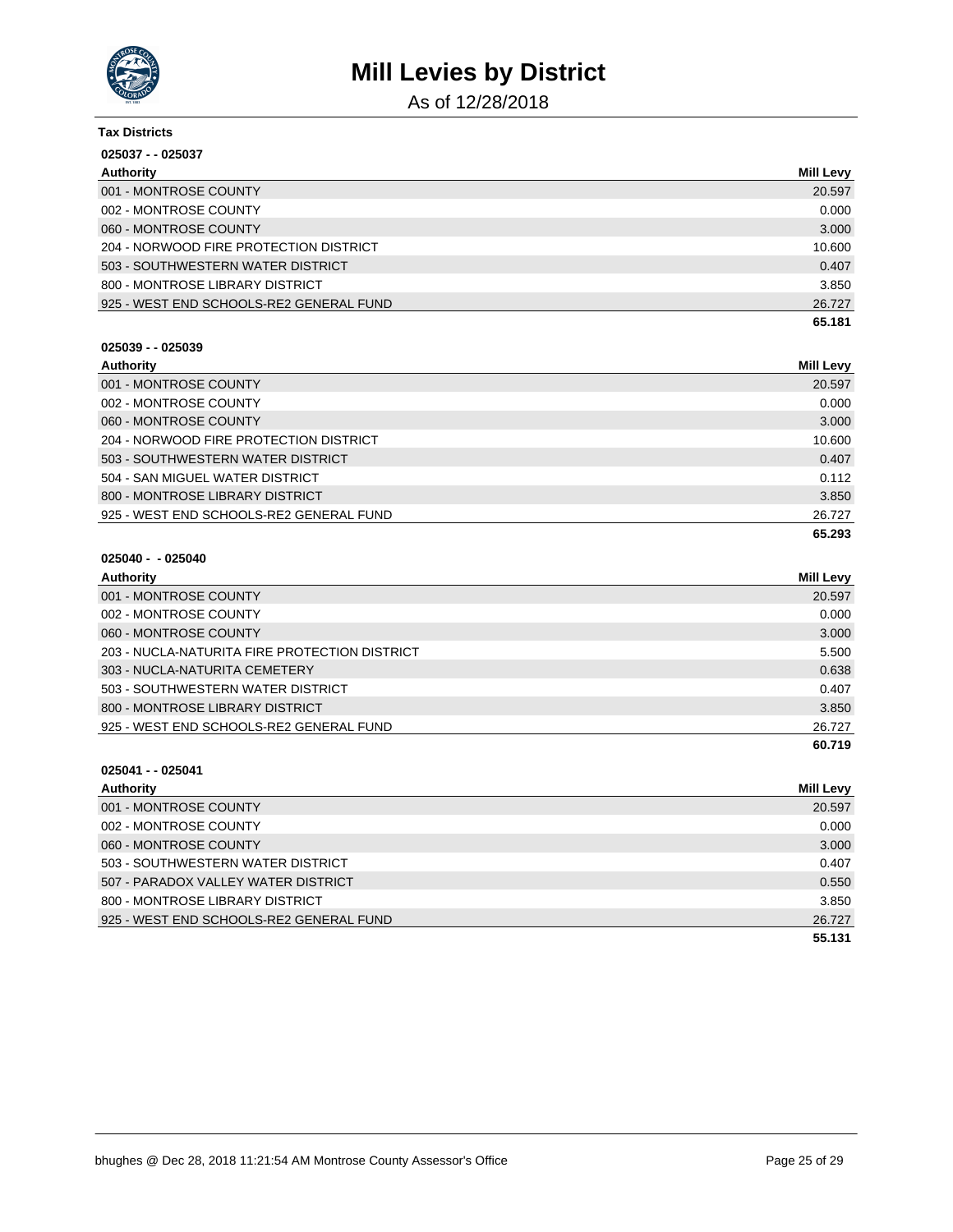

As of 12/28/2018

| <b>Tax Districts</b><br>$050000 - 050000$          |        |
|----------------------------------------------------|--------|
|                                                    |        |
| 001 - MONTROSE COUNTY                              | 20.597 |
| 002 - MONTROSE COUNTY                              | 0.000  |
| 060 - MONTROSE COUNTY                              | 3.000  |
| 205 - CRAWFORD RURAL FIRE DISTRICT #5              | 3.819  |
| 207 - NORTH FORK AMBULANCE HEALTH SERVICE DISTRICT | 5.883  |
| 306 - CRAWFORD CEMETERY                            | 0.559  |
| 500 - COLORADO RIVER WATER DISTRICT                | 0.256  |
| 506 - FRUITLAND WATER DISTRICT                     | 0.000  |
| 805 - DELTA PUBLIC LIBRARY                         | 3.000  |
| 950 - DELTA SCHOOLS-50J GENERAL FUND               | 22.730 |
| 951 - DELTA SCHOOLS-50J BOND & INTEREST            | 5.547  |
|                                                    | 65.391 |

| Authority                                          | <b>Mill Levy</b> |
|----------------------------------------------------|------------------|
| 001 - MONTROSE COUNTY                              | 20.597           |
| 002 - MONTROSE COUNTY                              | 0.000            |
| 060 - MONTROSE COUNTY                              | 3.000            |
| 205 - CRAWFORD RURAL FIRE DISTRICT #5              | 3.819            |
| 207 - NORTH FORK AMBULANCE HEALTH SERVICE DISTRICT | 5.883            |
| 306 - CRAWFORD CEMETERY                            | 0.559            |
| 500 - COLORADO RIVER WATER DISTRICT                | 0.256            |
| 506 - FRUITLAND WATER DISTRICT                     | 0.000            |
| 700 - MONTROSE MET. REC. DISTRICT                  | 4.500            |
| 805 - DELTA PUBLIC LIBRARY                         | 3.000            |
| 950 - DELTA SCHOOLS-50J GENERAL FUND               | 22.730           |
| 951 - DELTA SCHOOLS-50J BOND & INTEREST            | 5.547            |
|                                                    | 69.891           |

| Authority                                          | <b>Mill Levy</b> |
|----------------------------------------------------|------------------|
| 001 - MONTROSE COUNTY                              | 20.597           |
| 002 - MONTROSE COUNTY                              | 0.000            |
| 060 - MONTROSE COUNTY                              | 3.000            |
| 205 - CRAWFORD RURAL FIRE DISTRICT #5              | 3.819            |
| 207 - NORTH FORK AMBULANCE HEALTH SERVICE DISTRICT | 5.883            |
| 306 - CRAWFORD CEMETERY                            | 0.559            |
| 500 - COLORADO RIVER WATER DISTRICT                | 0.256            |
| 505 - CRAWFORD WATER CONSERVANCY DISTRICT          | 0.469            |
| 805 - DELTA PUBLIC LIBRARY                         | 3.000            |
| 950 - DELTA SCHOOLS-50J GENERAL FUND               | 22.730           |
| 951 - DELTA SCHOOLS-50J BOND & INTEREST            | 5.547            |
|                                                    | 65.860           |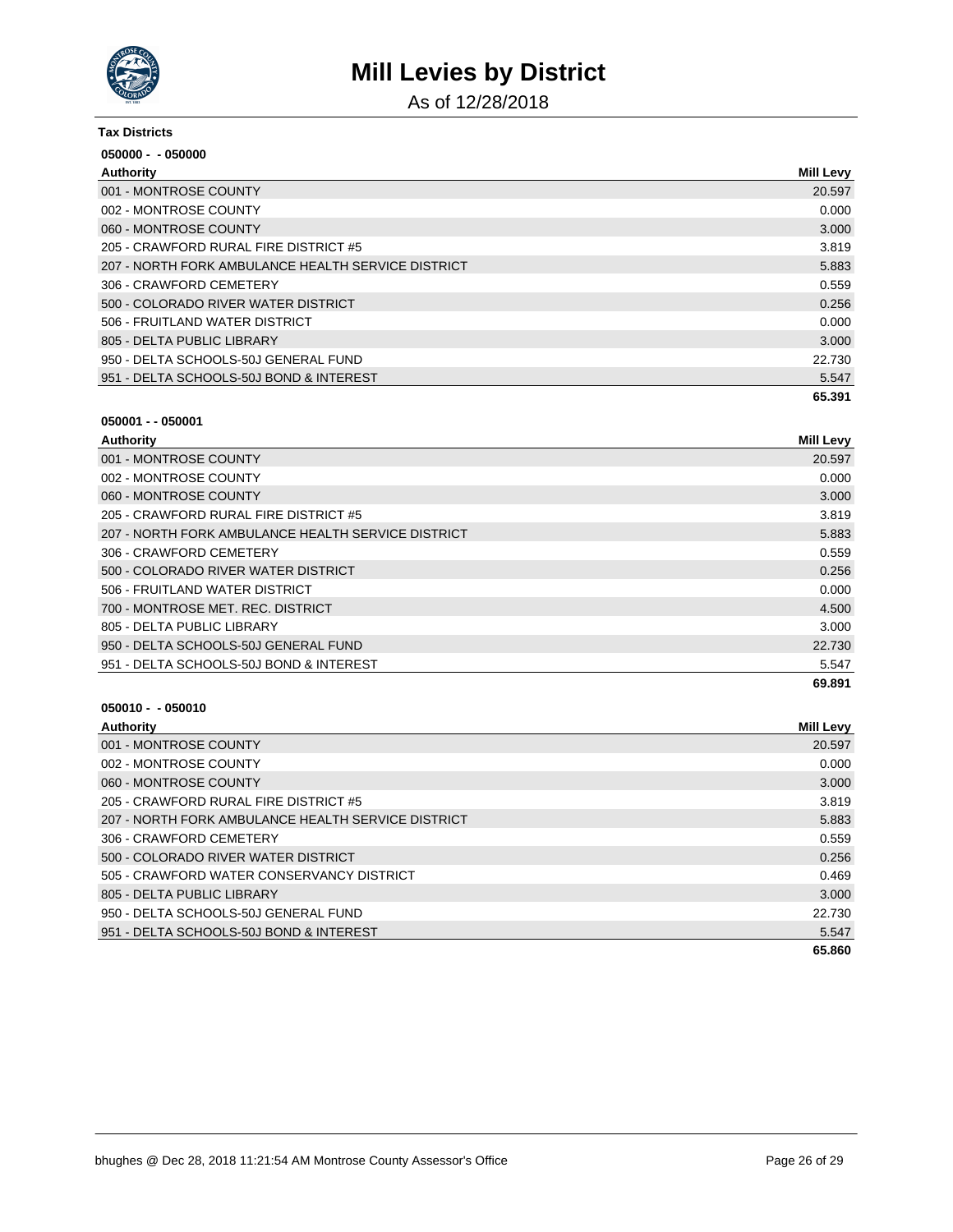

As of 12/28/2018

| <b>Tax Districts</b>                               |                  |
|----------------------------------------------------|------------------|
| $050020 - 050020$                                  |                  |
| Authority                                          | <b>Mill Levy</b> |
| 001 - MONTROSE COUNTY                              | 20.597           |
| 002 - MONTROSE COUNTY                              | 0.000            |
| 060 - MONTROSE COUNTY                              | 3.000            |
| 205 - CRAWFORD RURAL FIRE DISTRICT #5              | 3.819            |
| 207 - NORTH FORK AMBULANCE HEALTH SERVICE DISTRICT | 5.883            |
| 306 - CRAWFORD CEMETERY                            | 0.559            |
| 500 - COLORADO RIVER WATER DISTRICT                | 0.256            |
| 805 - DELTA PUBLIC LIBRARY                         | 3.000            |
| 950 - DELTA SCHOOLS-50J GENERAL FUND               | 22.730           |
| 951 - DELTA SCHOOLS-50J BOND & INTEREST            | 5.547            |
|                                                    | 65.391           |

### **050021 - - 050021**

| Authority                                          | <b>Mill Levy</b> |
|----------------------------------------------------|------------------|
| 001 - MONTROSE COUNTY                              | 20.597           |
| 002 - MONTROSE COUNTY                              | 0.000            |
| 060 - MONTROSE COUNTY                              | 3.000            |
| 205 - CRAWFORD RURAL FIRE DISTRICT #5              | 3.819            |
| 207 - NORTH FORK AMBULANCE HEALTH SERVICE DISTRICT | 5.883            |
| 306 - CRAWFORD CEMETERY                            | 0.559            |
| 500 - COLORADO RIVER WATER DISTRICT                | 0.256            |
| 700 - MONTROSE MET. REC. DISTRICT                  | 4.500            |
| 805 - DELTA PUBLIC LIBRARY                         | 3.000            |
| 950 - DELTA SCHOOLS-50J GENERAL FUND               | 22.730           |
| 951 - DELTA SCHOOLS-50J BOND & INTEREST            | 5.547            |
|                                                    | 69.891           |

| Authority                                          | Mill Levy |
|----------------------------------------------------|-----------|
| 001 - MONTROSE COUNTY                              | 20.597    |
| 002 - MONTROSE COUNTY                              | 0.000     |
| 060 - MONTROSE COUNTY                              | 3.000     |
| 207 - NORTH FORK AMBULANCE HEALTH SERVICE DISTRICT | 5.883     |
| 306 - CRAWFORD CEMETERY                            | 0.559     |
| 500 - COLORADO RIVER WATER DISTRICT                | 0.256     |
| 506 - FRUITLAND WATER DISTRICT                     | 0.000     |
| 805 - DELTA PUBLIC LIBRARY                         | 3.000     |
| 950 - DELTA SCHOOLS-50J GENERAL FUND               | 22.730    |
| 951 - DELTA SCHOOLS-50J BOND & INTEREST            | 5.547     |
|                                                    | 61.572    |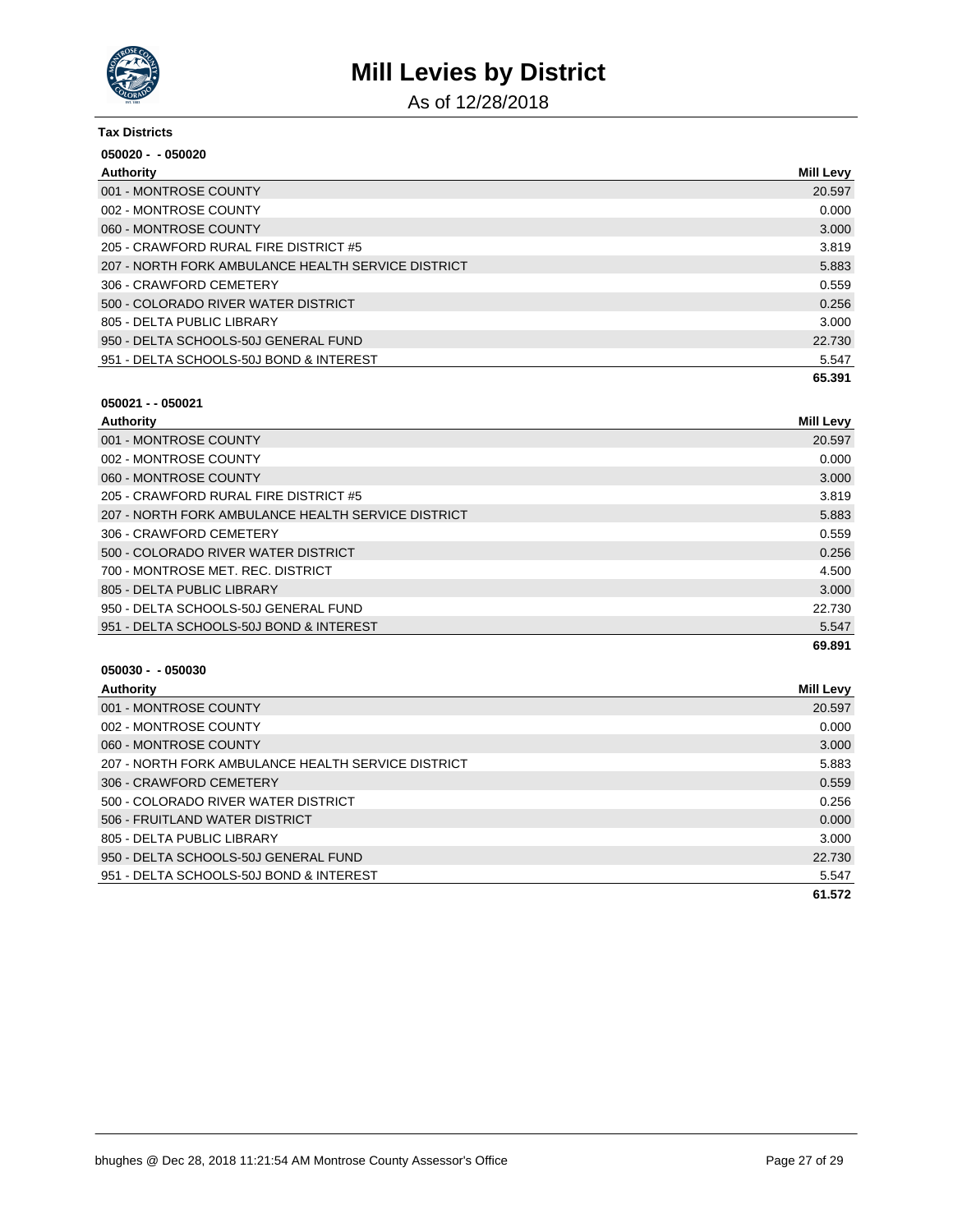

As of 12/28/2018

| <b>Tax Districts</b>                               |           |  |
|----------------------------------------------------|-----------|--|
| 050031 - - 050031                                  |           |  |
| Authority                                          | Mill Levy |  |
| 001 - MONTROSE COUNTY                              | 20.597    |  |
| 002 - MONTROSE COUNTY                              | 0.000     |  |
| 060 - MONTROSE COUNTY                              | 3.000     |  |
| 207 - NORTH FORK AMBULANCE HEALTH SERVICE DISTRICT | 5.883     |  |
| 306 - CRAWFORD CEMETERY                            | 0.559     |  |
| 500 - COLORADO RIVER WATER DISTRICT                | 0.256     |  |
| 506 - FRUITLAND WATER DISTRICT                     | 0.000     |  |
| 700 - MONTROSE MET. REC. DISTRICT                  | 4.500     |  |
| 805 - DELTA PUBLIC LIBRARY                         | 3.000     |  |
| 950 - DELTA SCHOOLS-50J GENERAL FUND               | 22.730    |  |
| 951 - DELTA SCHOOLS-50J BOND & INTEREST            | 5.547     |  |
|                                                    | 66.072    |  |

| Authority                                          | <b>Mill Levy</b> |
|----------------------------------------------------|------------------|
| 001 - MONTROSE COUNTY                              | 20.597           |
| 002 - MONTROSE COUNTY                              | 0.000            |
| 060 - MONTROSE COUNTY                              | 3.000            |
| 207 - NORTH FORK AMBULANCE HEALTH SERVICE DISTRICT | 5.883            |
| 306 - CRAWFORD CEMETERY                            | 0.559            |
| 500 - COLORADO RIVER WATER DISTRICT                | 0.256            |
| 502 - BOSTWICK PARK WATER DISTRICT                 | 0.985            |
| 805 - DELTA PUBLIC LIBRARY                         | 3.000            |
| 950 - DELTA SCHOOLS-50J GENERAL FUND               | 22.730           |
| 951 - DELTA SCHOOLS-50J BOND & INTEREST            | 5.547            |
|                                                    | 62.557           |

| Authority                                          | <b>Mill Levy</b> |
|----------------------------------------------------|------------------|
| 001 - MONTROSE COUNTY                              | 20.597           |
| 002 - MONTROSE COUNTY                              | 0.000            |
| 060 - MONTROSE COUNTY                              | 3.000            |
| 207 - NORTH FORK AMBULANCE HEALTH SERVICE DISTRICT | 5.883            |
| 306 - CRAWFORD CEMETERY                            | 0.559            |
| 500 - COLORADO RIVER WATER DISTRICT                | 0.256            |
| 502 - BOSTWICK PARK WATER DISTRICT                 | 0.985            |
| 700 - MONTROSE MET. REC. DISTRICT                  | 4.500            |
| 805 - DELTA PUBLIC LIBRARY                         | 3.000            |
| 950 - DELTA SCHOOLS-50J GENERAL FUND               | 22.730           |
| 951 - DELTA SCHOOLS-50J BOND & INTEREST            | 5.547            |
|                                                    | 67.057           |